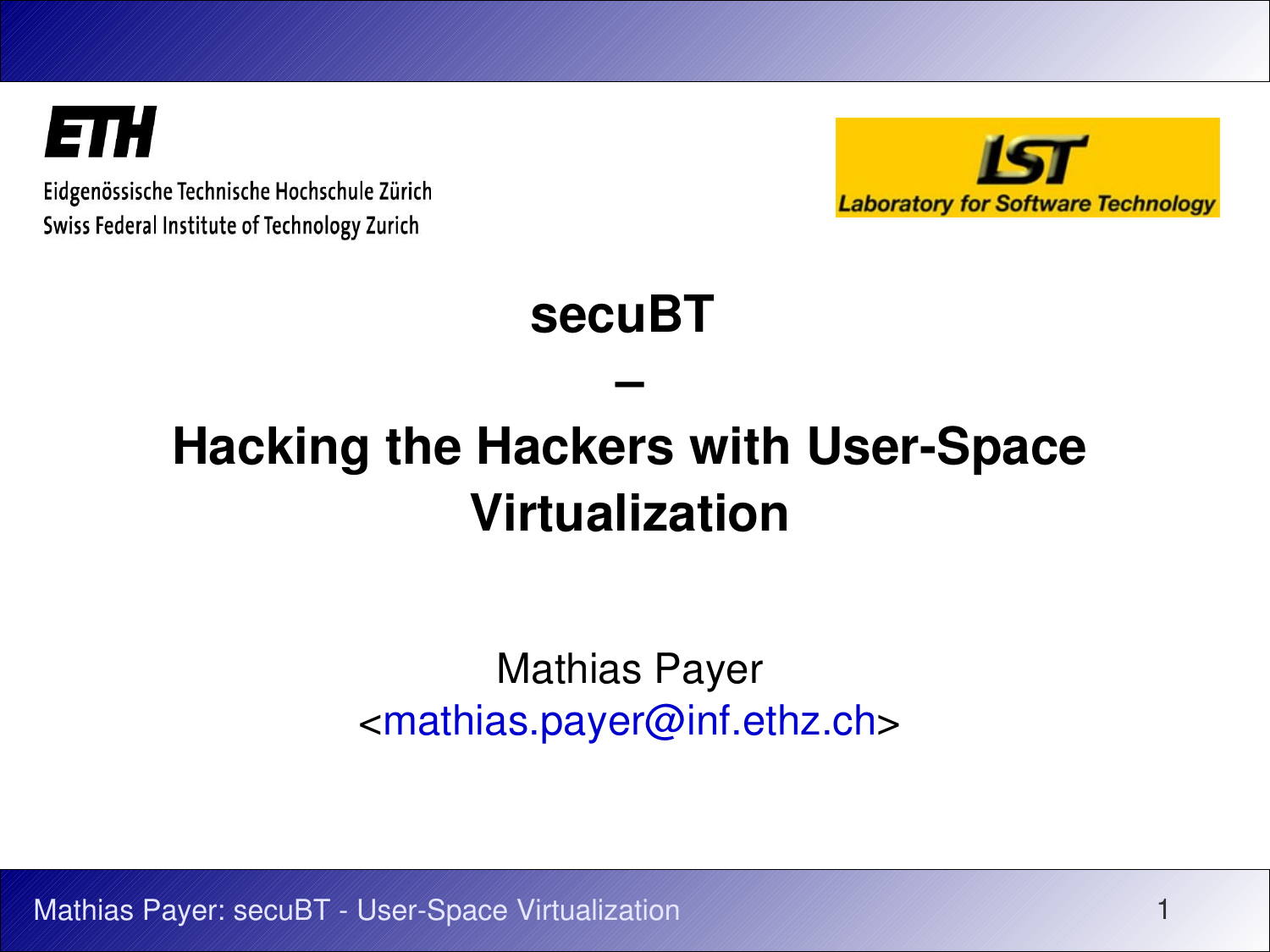

Virtualizing and encapsulating running programs is important:

Sandboxing for server processes to guard against unknown software vulnerabilities

Execution of untrusted code

Offers different security contexts per user



Mathias Payer: secuBT - User-Space Virtualization 2008 2014 2015 2016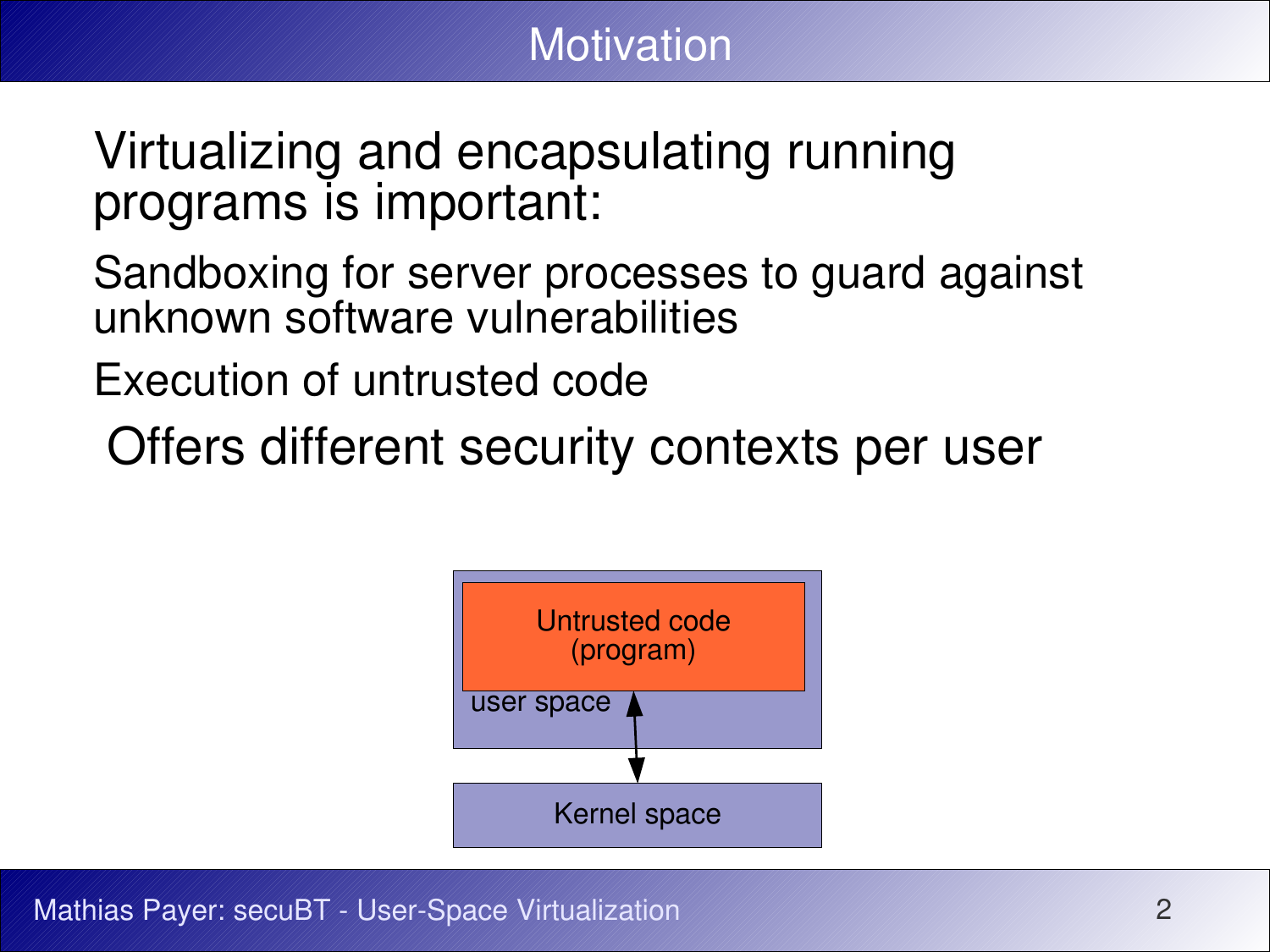Programs can execute any system call

No custom-tailored selection

- Security vulnerabilities can be used to execute unintended system calls
- These are not typical for the application
- Patches are a **reactive** form of security



Mathias Payer: secuBT - User-Space Virtualization 33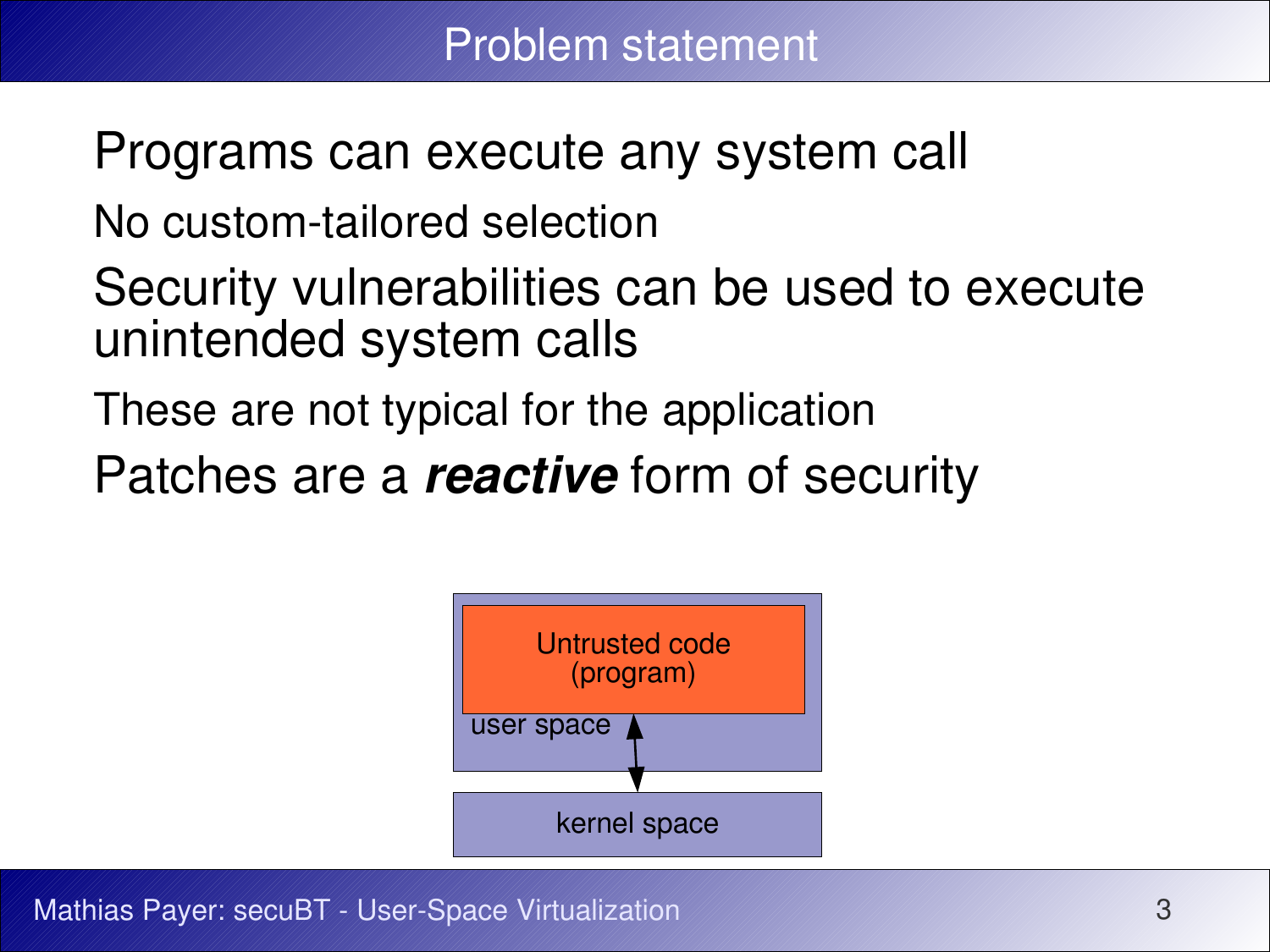User-space virtualization encapsulates a running program

Executed code is checked & validated

Code can be wrapped or modified

System calls are validated before execution



Mathias Payer: secuBT - User-Space Virtualization 44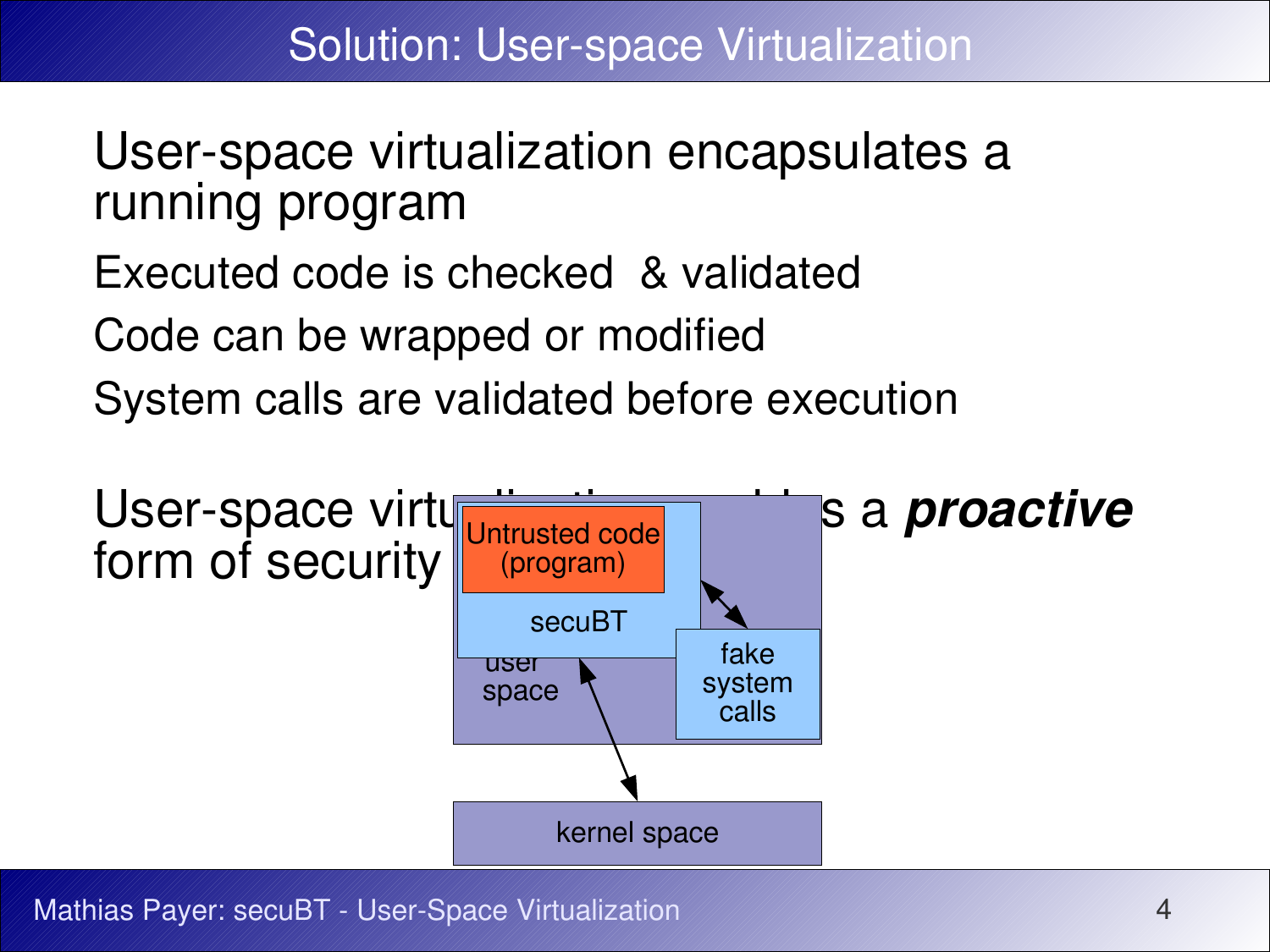

## User-Space Virtualization is implemented through Dynamic Binary Translation

- Binary Translation as the art of adding, removing or replacing individual instructions
- Control over all user-code instructions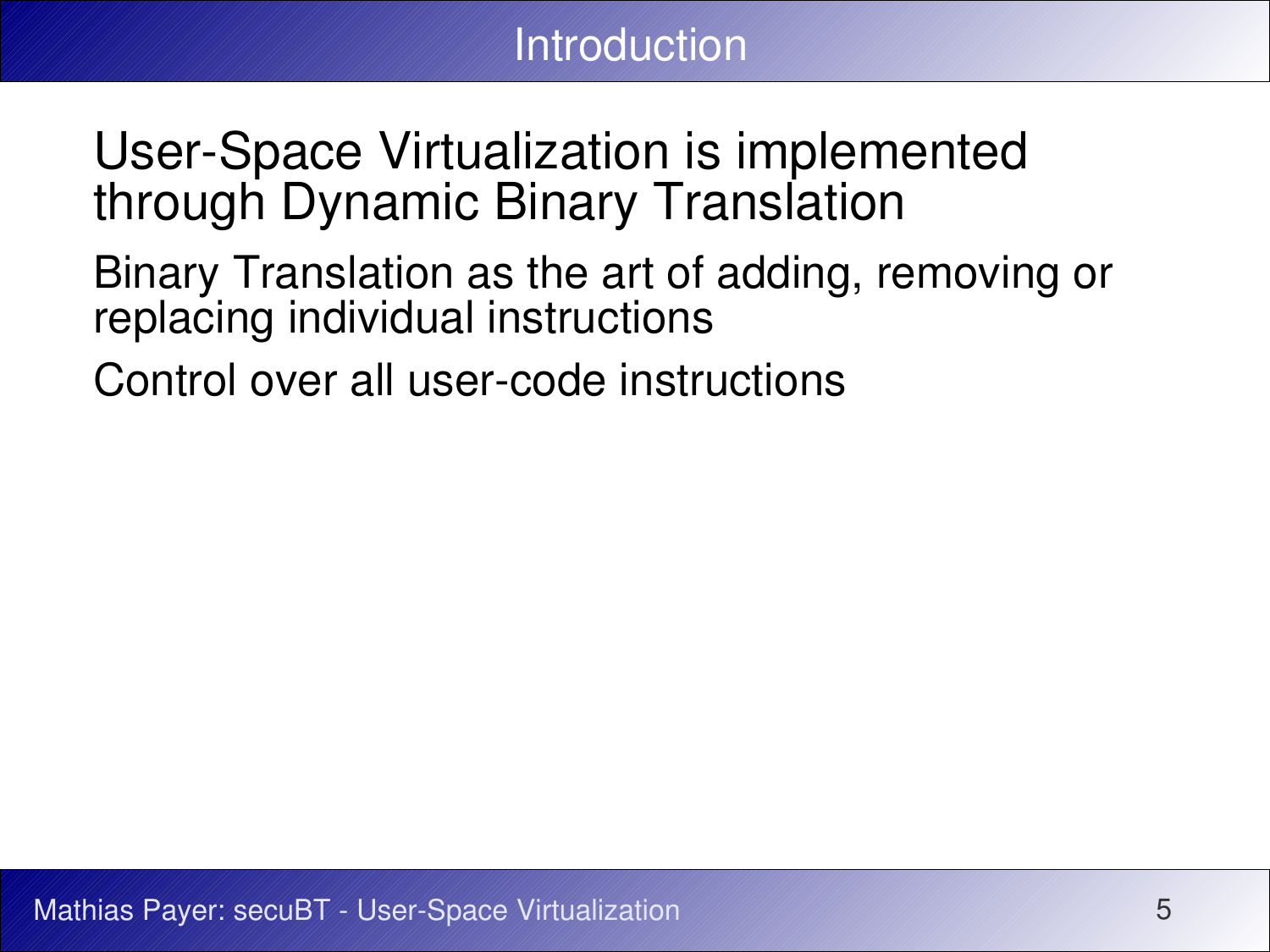# secuBT implements a User-Space Sandbox

Dynamic BT used for the virtualization layer Privilege separation in user-space to guard BT

System Call Interposition Framework

Checks and validates all System Calls

Ensures that the program cannot break out of the virtualization layer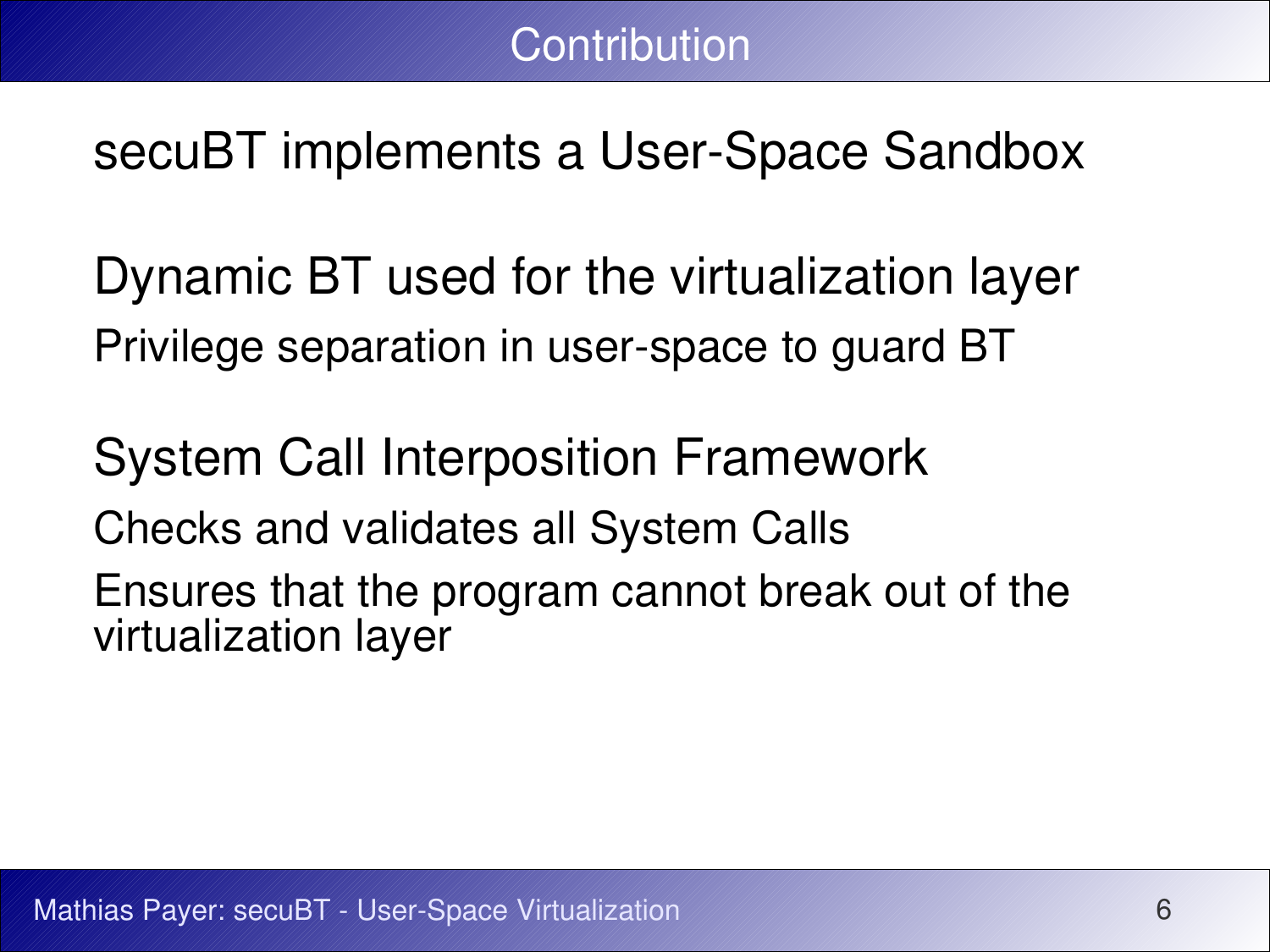### Fahrplan

## Introduction

# Design and Implementation

- User-Space Virtualization through BT
- Basic Translator
- **Optimizations**
- Security Hardening
- System Call Interposition Framework
- Performance & Demonstration
- Conclusion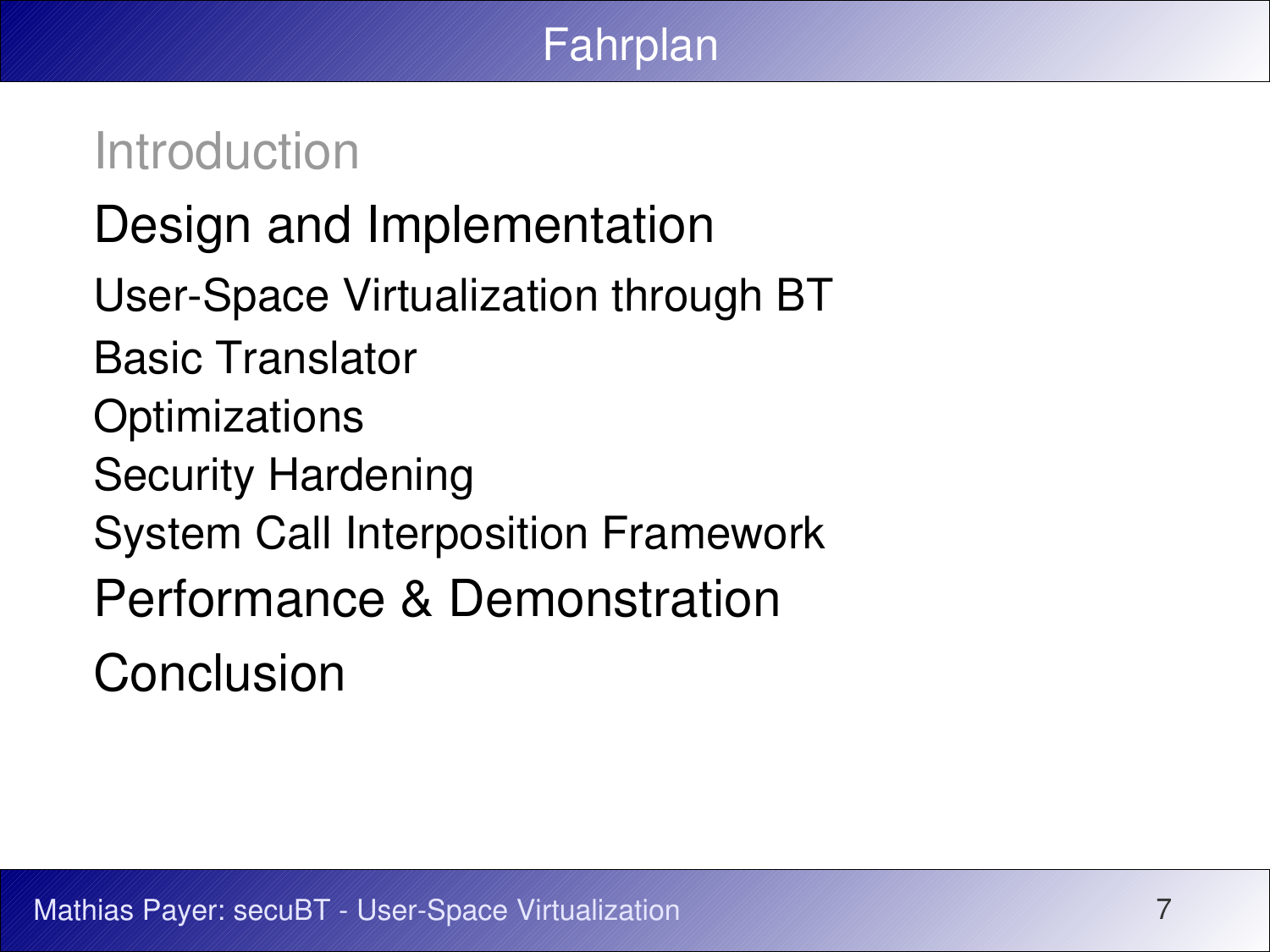

### Binary Translation (BT) as a program instrumentation tool

Static vs. dynamic BT

BT unit translates code before it is executed

Checks and validates instructions based on translation tables

Two levels of code execution:

'Privileged' code of the BT library

Translated and cached user code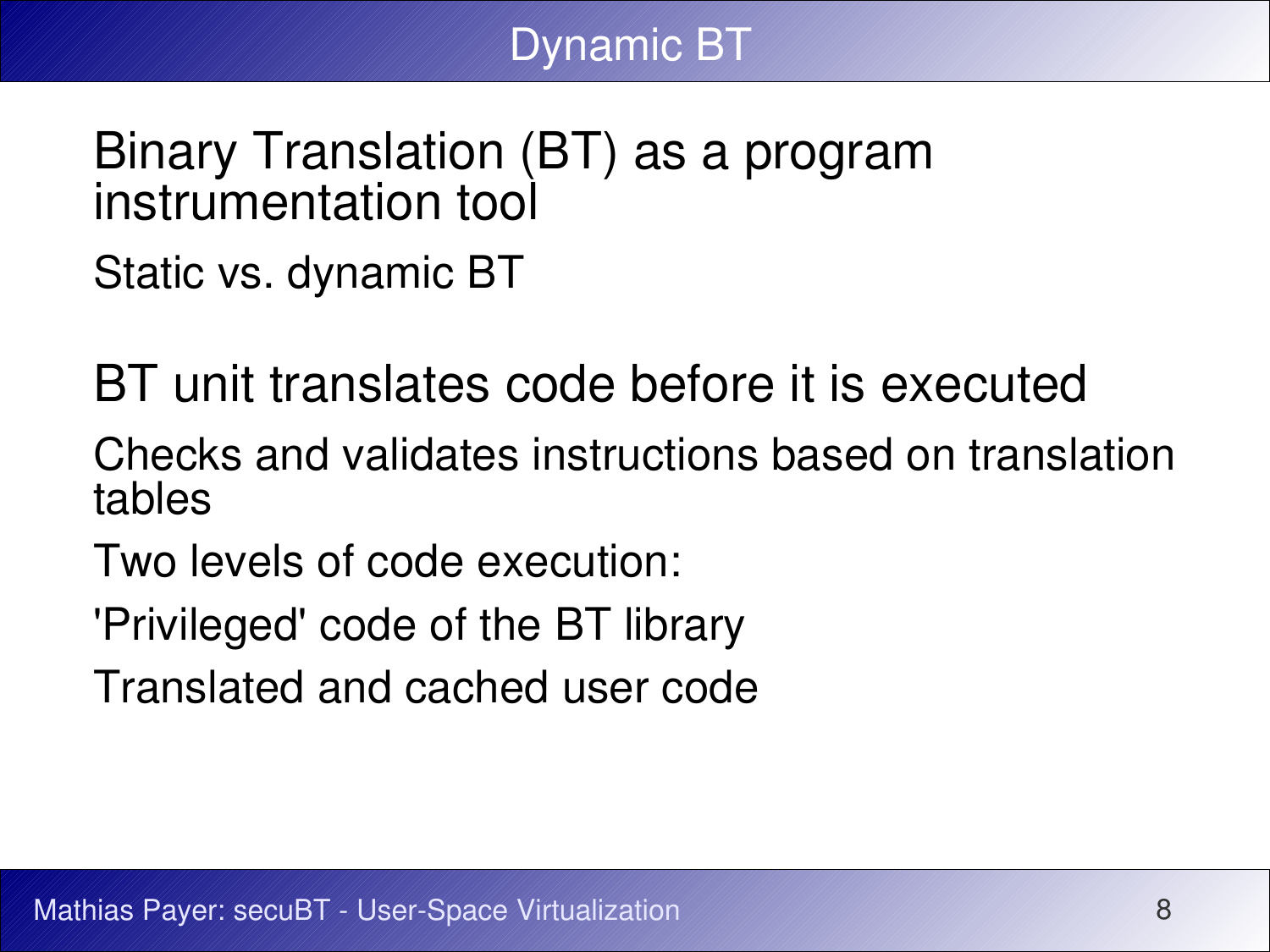## Using BT the program is encapsulated in an additional protection layer

- All instructions are checked
- All (direct & indirect) jump targets are verified
- All system calls are verified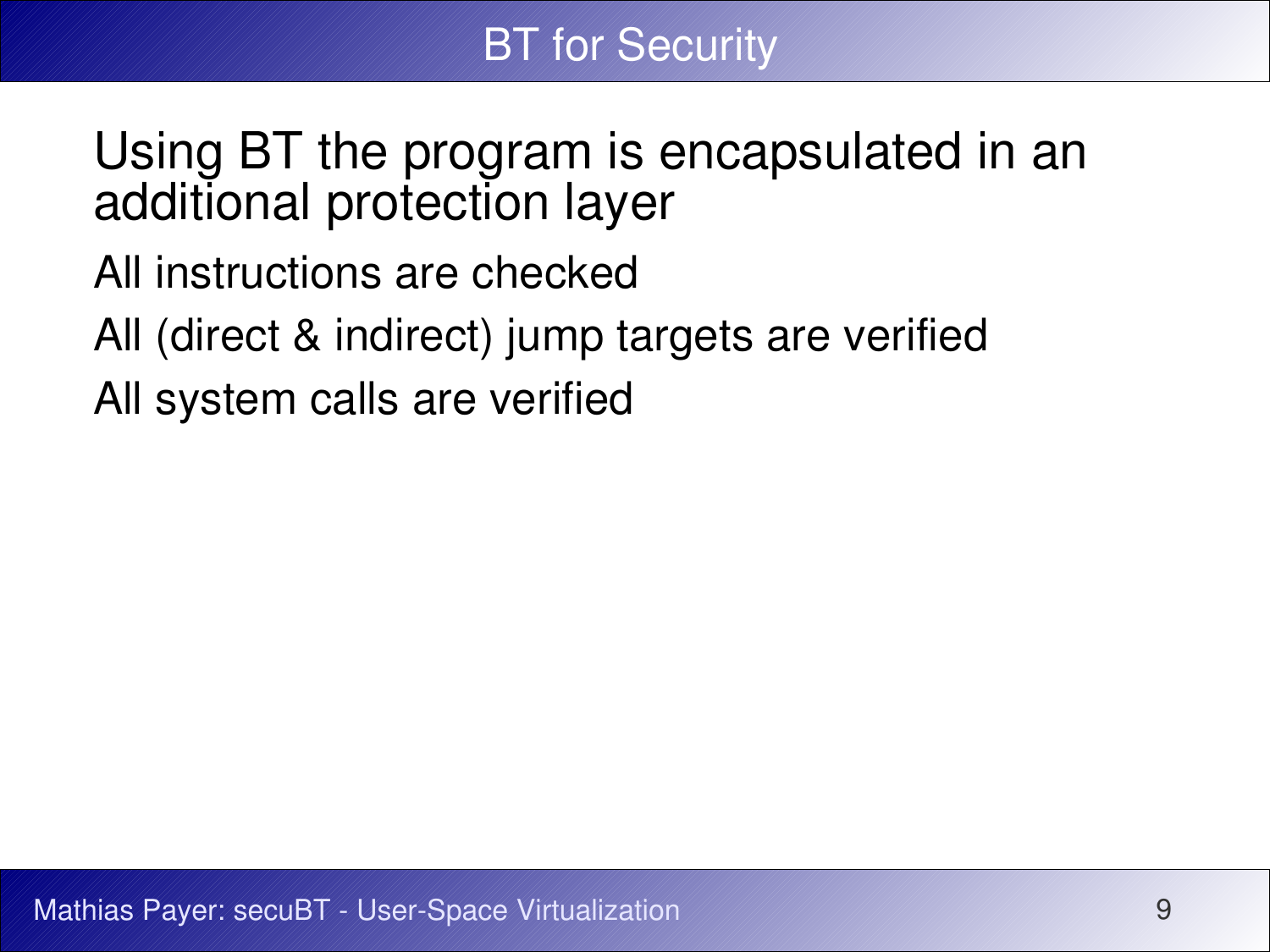## BT in a nutshell:

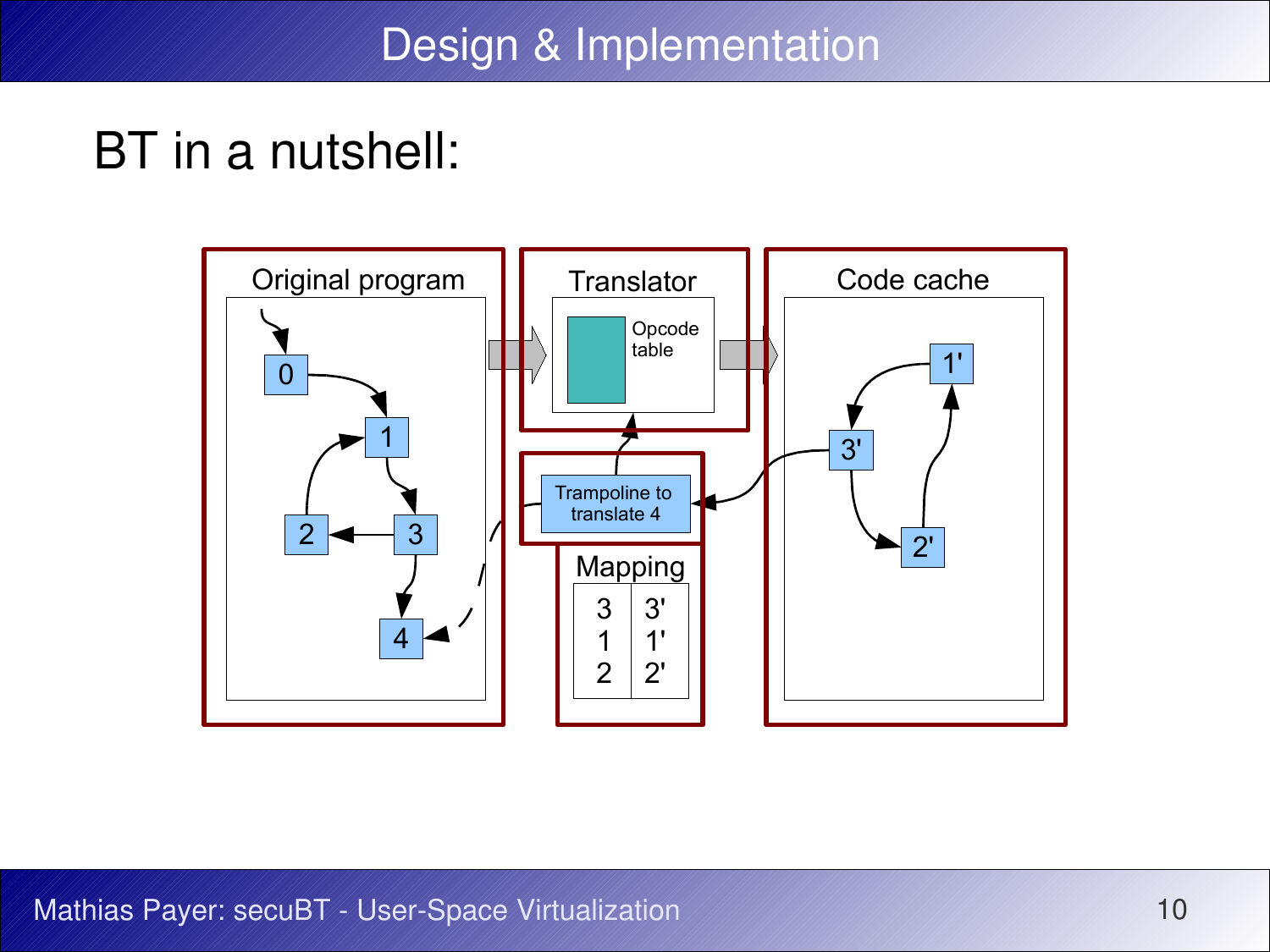### Fahrplan

Introduction Design and Implementation User-Space Virtualization through BT Basic Translator **Optimizations** Security Hardening System Call Interposition Framework Performance & Demonstration Conclusion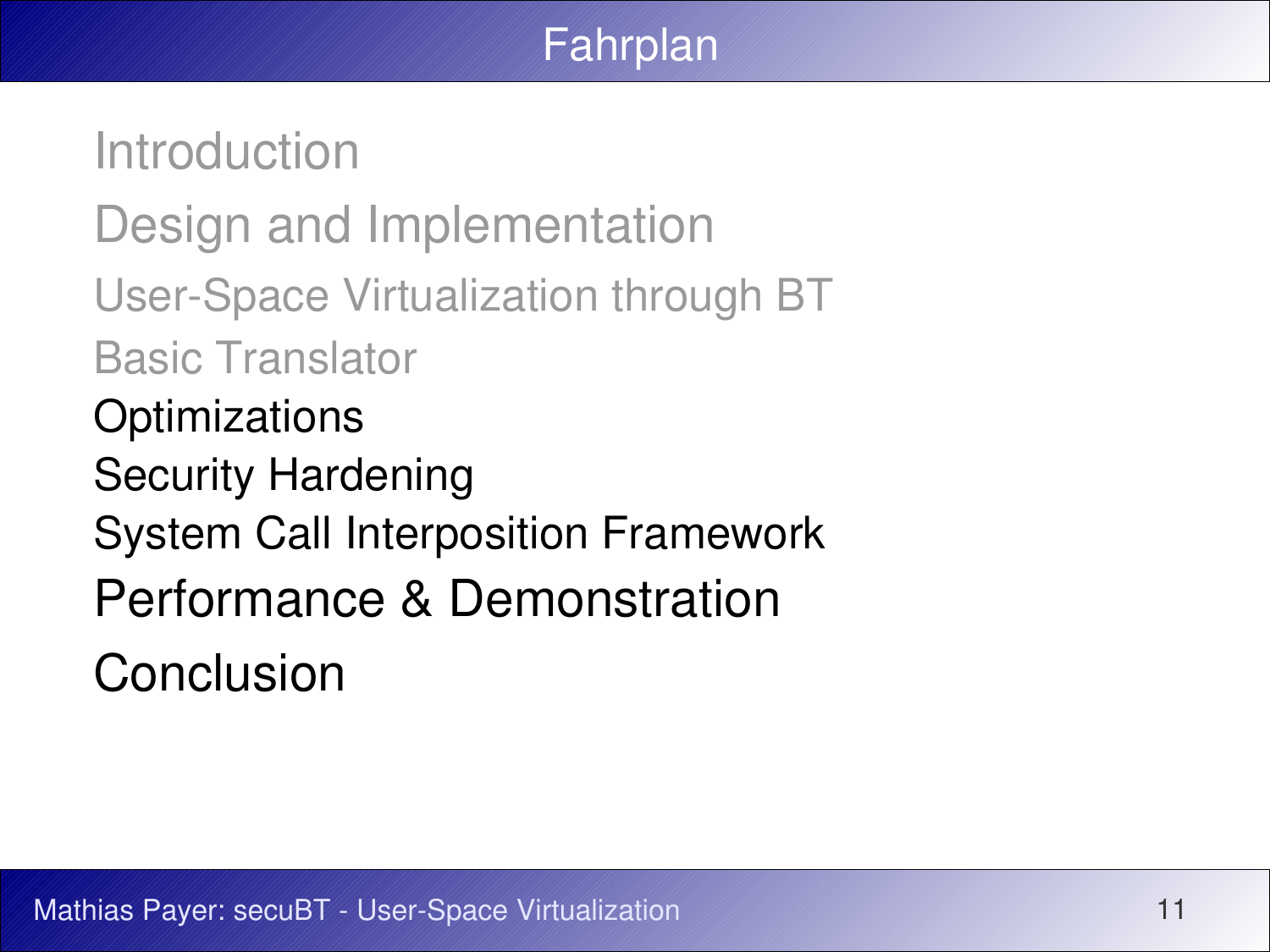#### Dynamic BT

Translation efficiency Fast table-based translation process Code cache

Efficiency of generated code Master control transfers Indirect jumps Indirect calls Function returns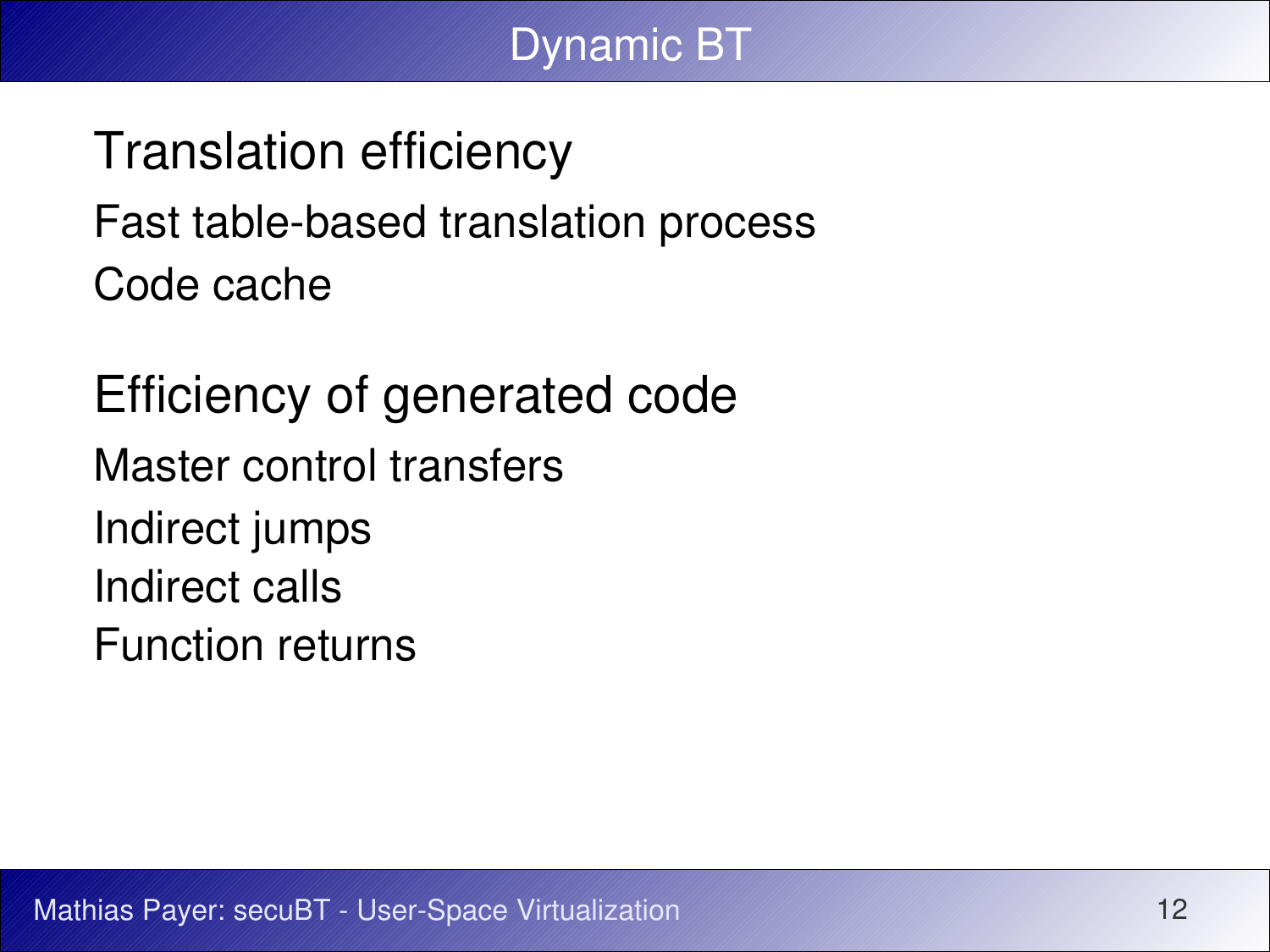Table-based iterator No global state or IR needed

Instructions decoded according to information in the translation tables

Local peephole optimizations like inlining still possible

Based on intermediate representation (IR)

IR transformation and global state needed

Optimizations based on IR rewriting

IR transformed back to machine code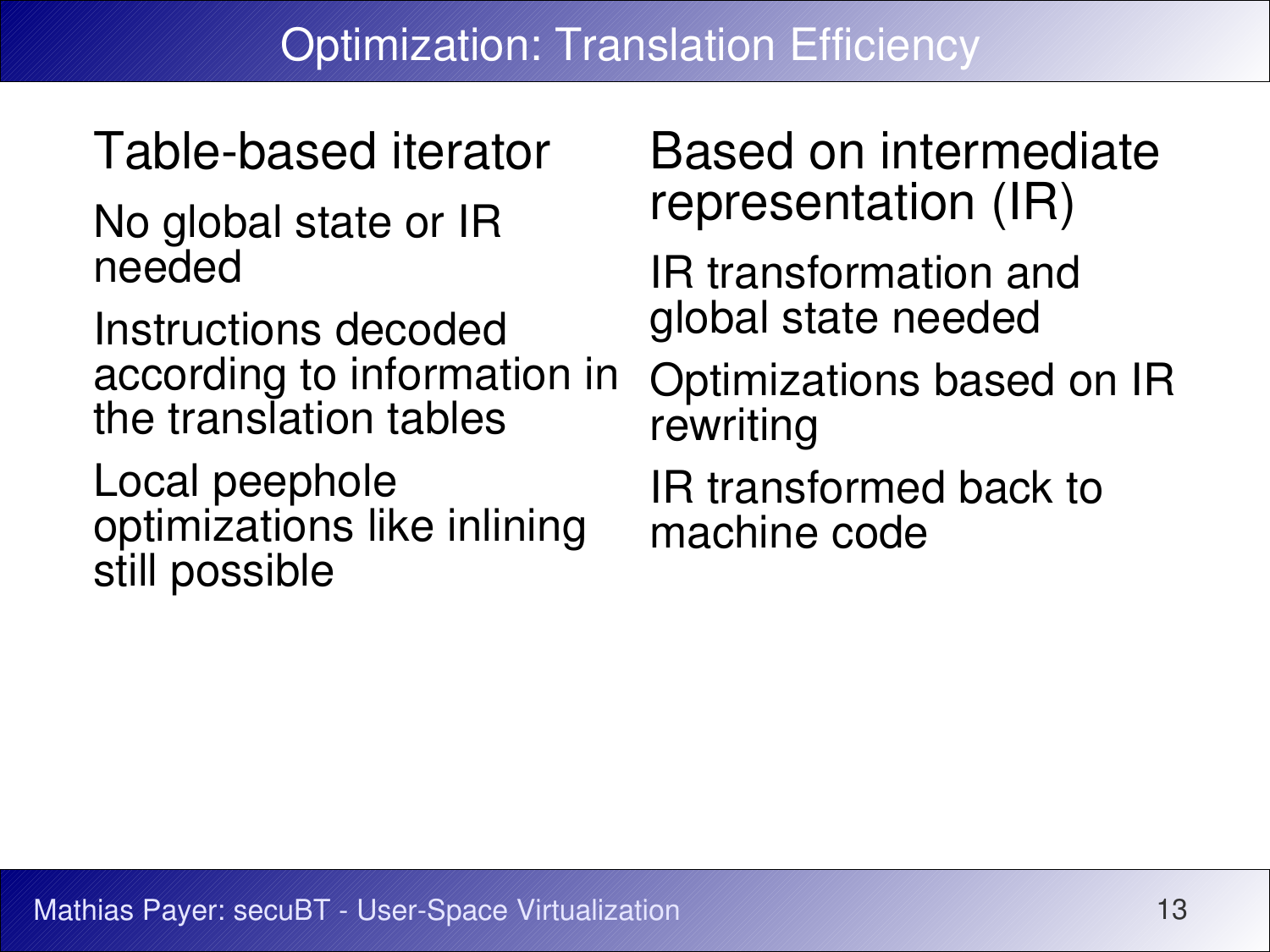Optimization: Efficient Code

Indirect control flow transfers are expensive Runtime lookup & patching Indirect control transfer replaced by software trap!

Calculate target address from original instr.

Execute software trap

Lookup target (translated?)

1 ins<sup>Fix</sup> return address and redirect to target Ensure that no ptr. to code cache leak

Can we avoid that? Or lower the cost?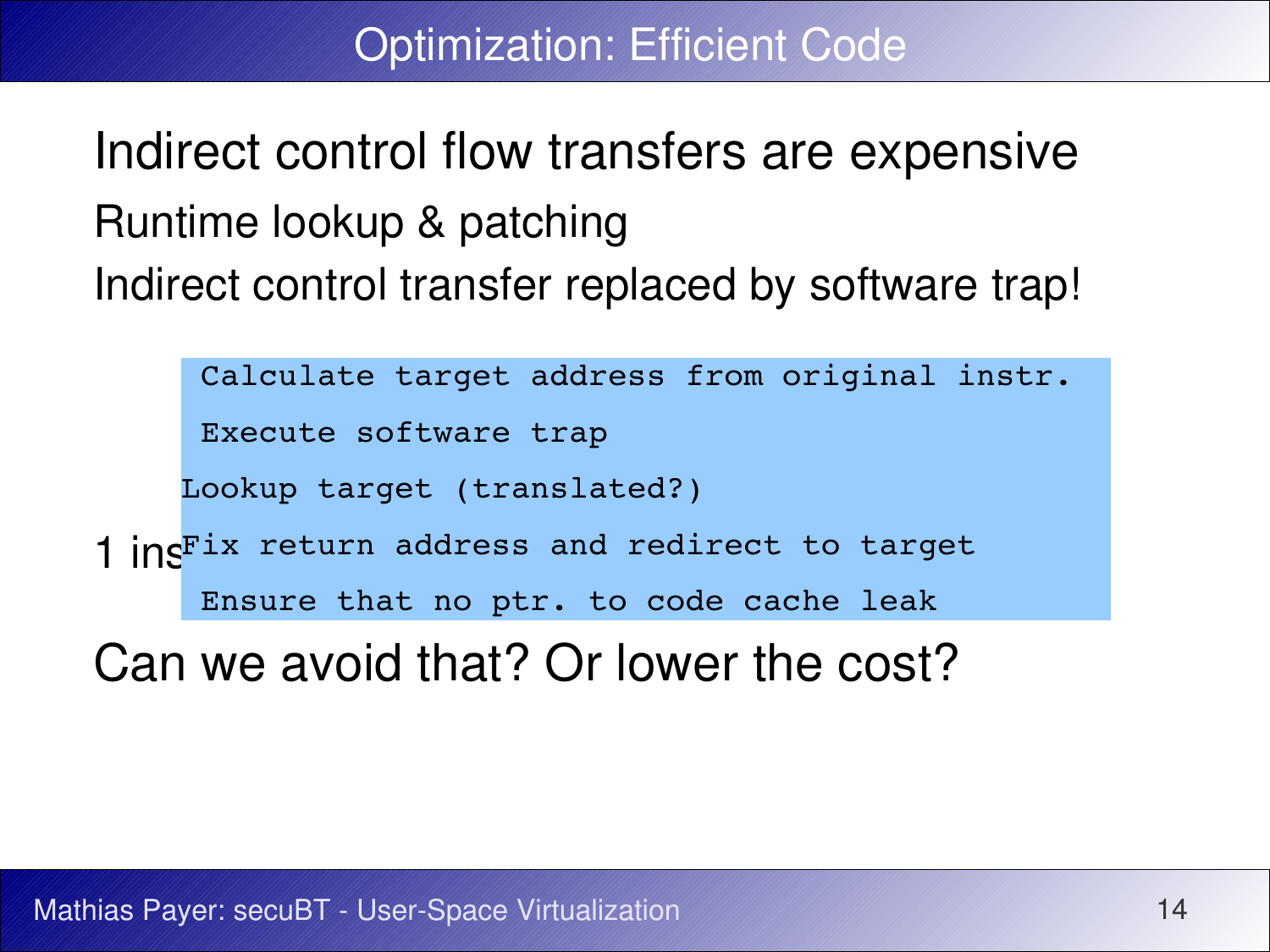Be clever about the code secuBT generates! Instruction encodings are manifold: Choose best fitting optimization Translate different indirect calls: 'Static': call \* (fixed location) Use a static prediction 'Dynamic': call \* (%reg) Use inlined, fast dispatch Combination possible as well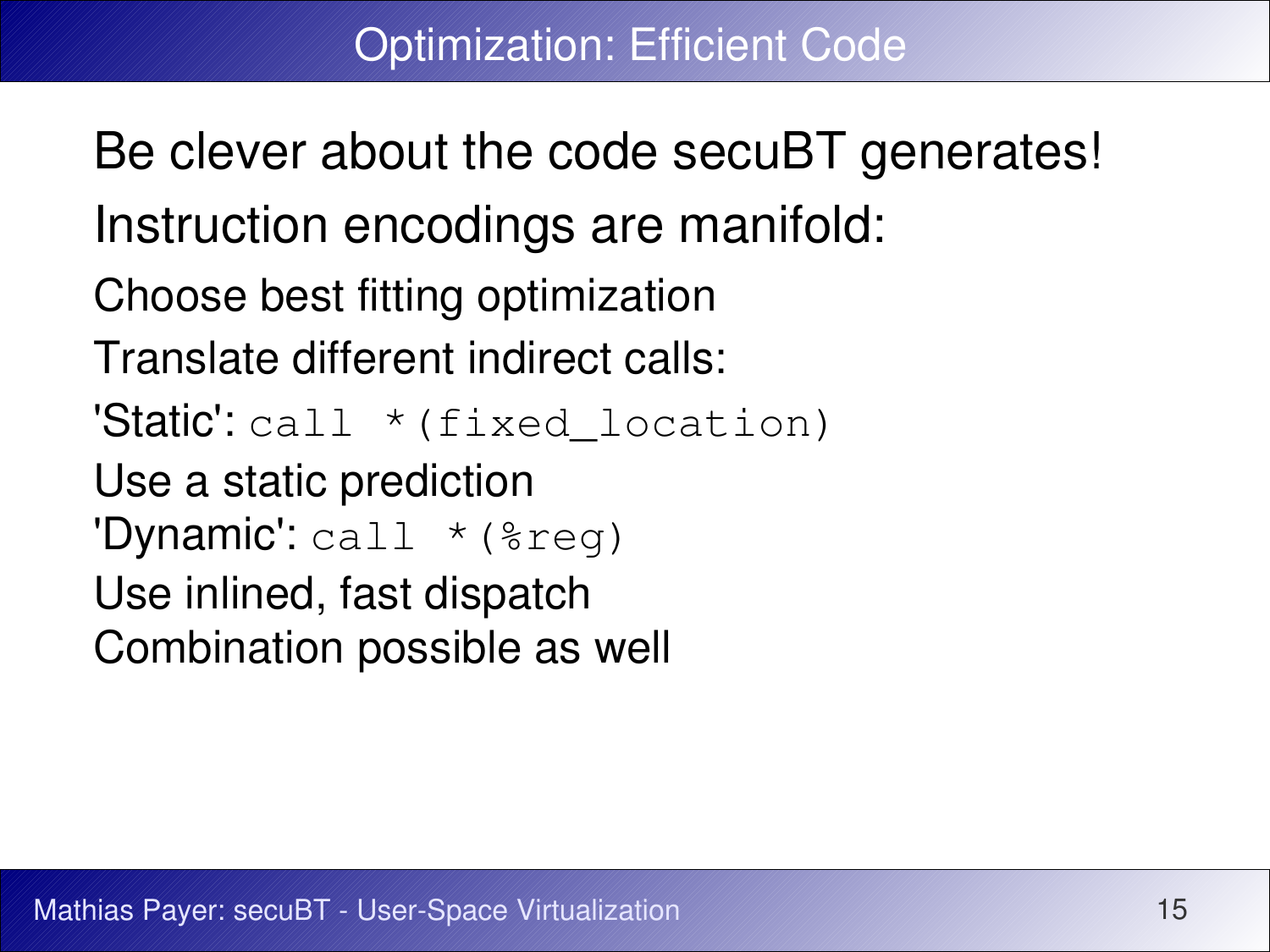Optimization: Efficient Code

## Static ind. call: call \* (fixed\_location)



- 1. Push original src IP
- 2. Compare actual target w/ cached target & branch if prediction ok
- 3. Recover if there is a misprediction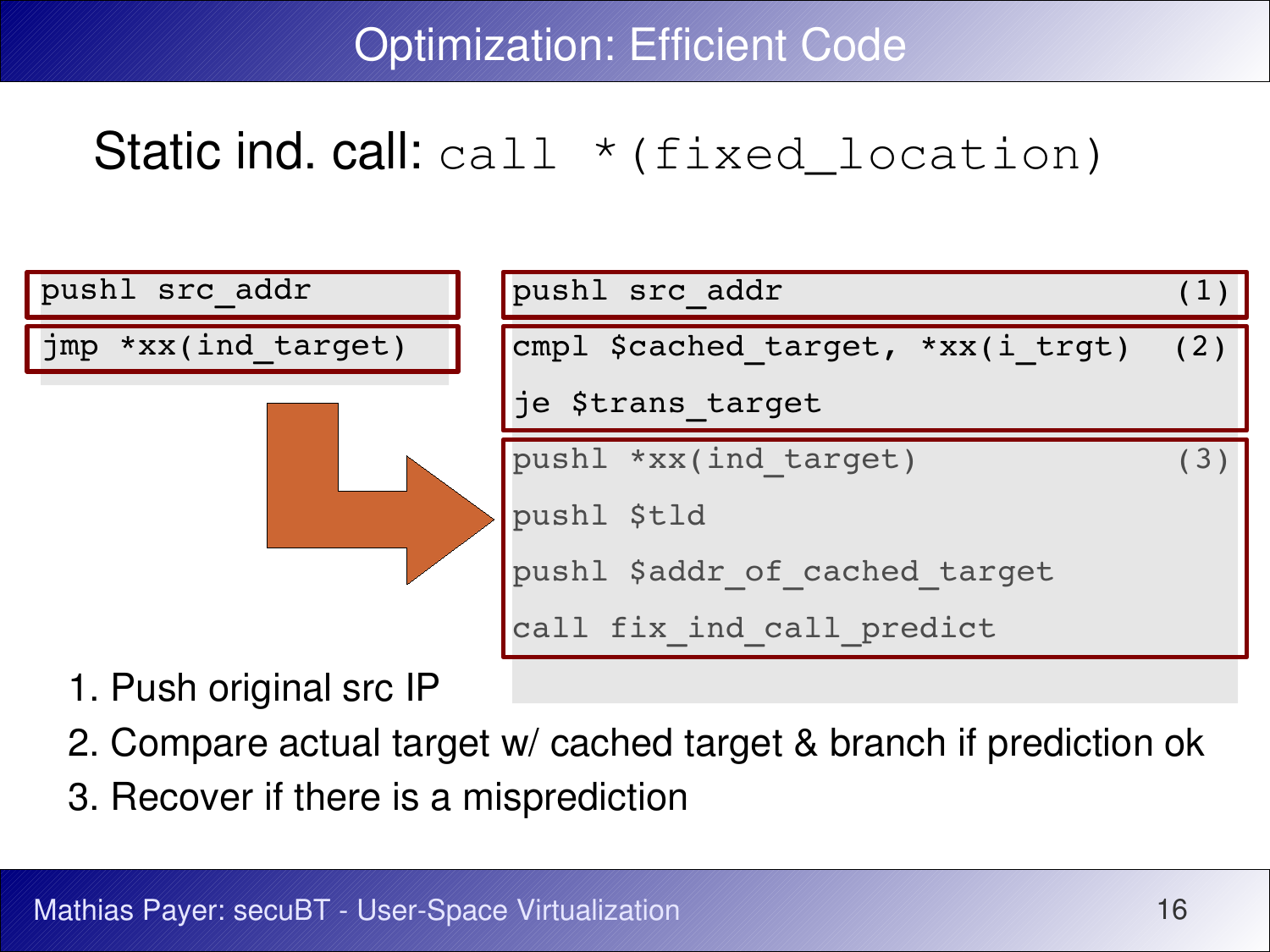### Optimization: Efficient Code

## Dynamic ind. call: call \* (reg)

| pushl src addr   | pushl src addr, *(reg), %ebx, %ecx                              |  |  |
|------------------|-----------------------------------------------------------------|--|--|
| $\lim p * (reg)$ | movl 12(%esp), %ebx # load target                               |  |  |
|                  | movl %ebx, %ecx $\qquad$ # duplicate ip                         |  |  |
|                  | andl HASH PATTERN, %ebx # hash fct                              |  |  |
|                  | $\text{cmpl}$ hashtlb(0, %ebx, 8), %ecx # check                 |  |  |
|                  | jne nohit                                                       |  |  |
|                  | movl hashtlb+4(0, $\text{ebsx}$ , 8), $\text{ebsx}$ # load trgt |  |  |
|                  | movl %ebx, (tld->ind jmp targt)                                 |  |  |
|                  | popl %ecx, %ebx # epilogue                                      |  |  |
|                  | leal 4(%esp), %esp # readjust stack                             |  |  |
|                  | jmp *(tld->ind jmp targt) # jmp to trans.trgt                   |  |  |
|                  | nohit: use ind jump to recover                                  |  |  |

Mathias Payer: secuBT - User-Space Virtualization 17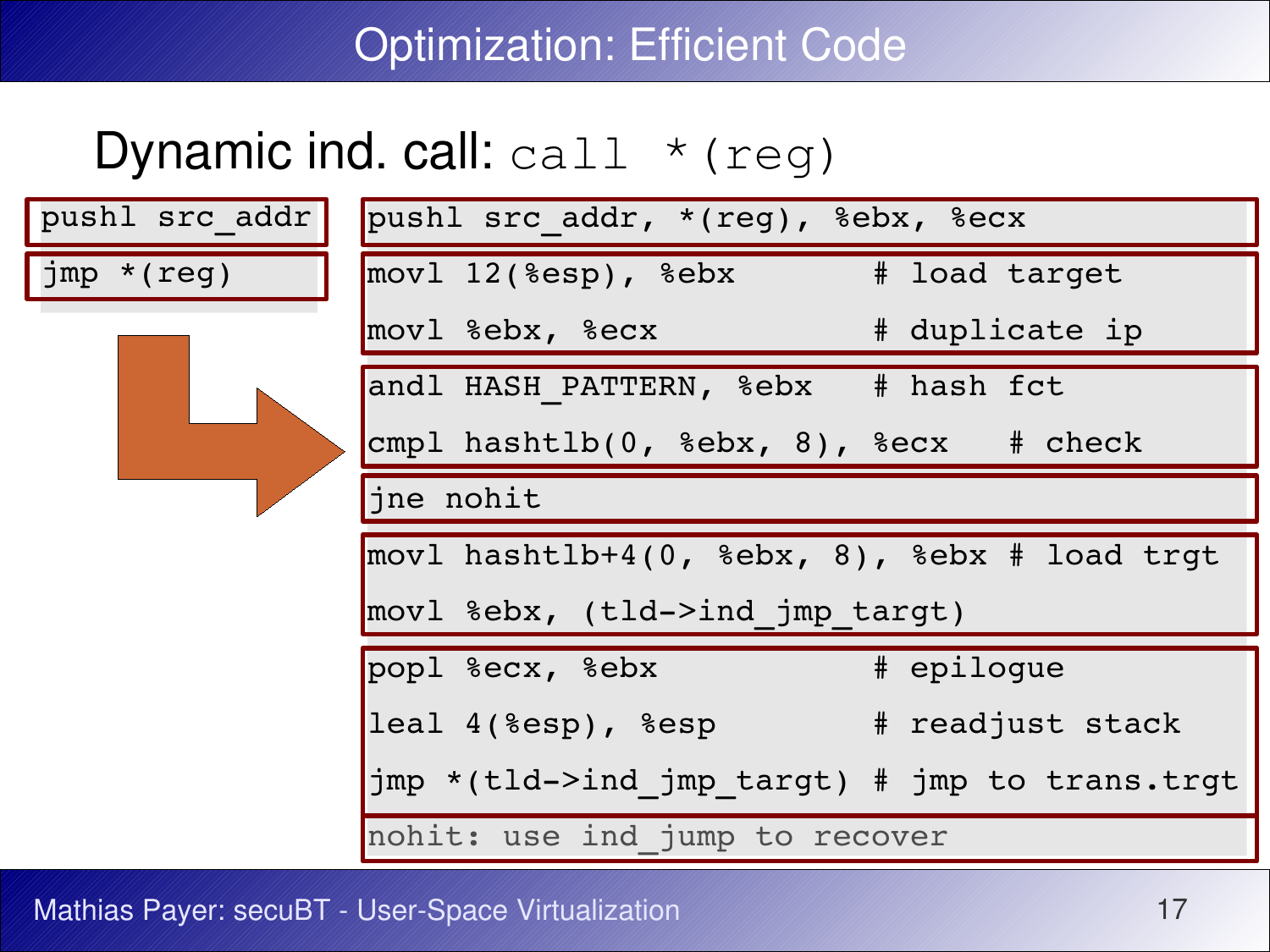Many more optimizations available: Return instructions Shadow stack or fast dispatch Indirect jumps Jumptable optimization Prediction, and fast dispatch Function inlining Complete or partial function inlining

Optimizations bring competitive performance!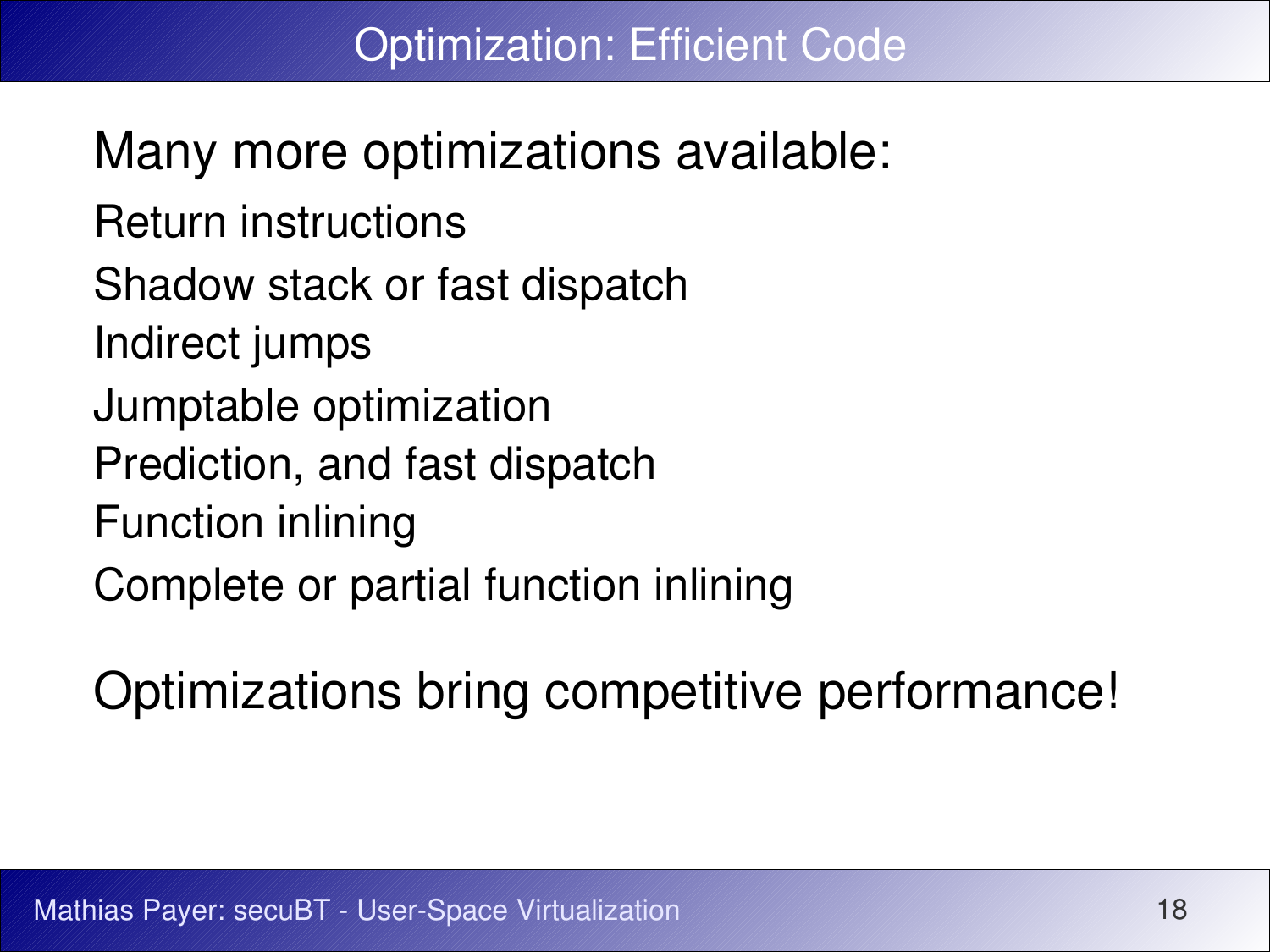### Fahrplan

Introduction Design and Implementation User-Space Virtualization through BT Basic Translator **Optimizations** Security Hardening System Call Interposition Framework Performance & Demonstration Conclusion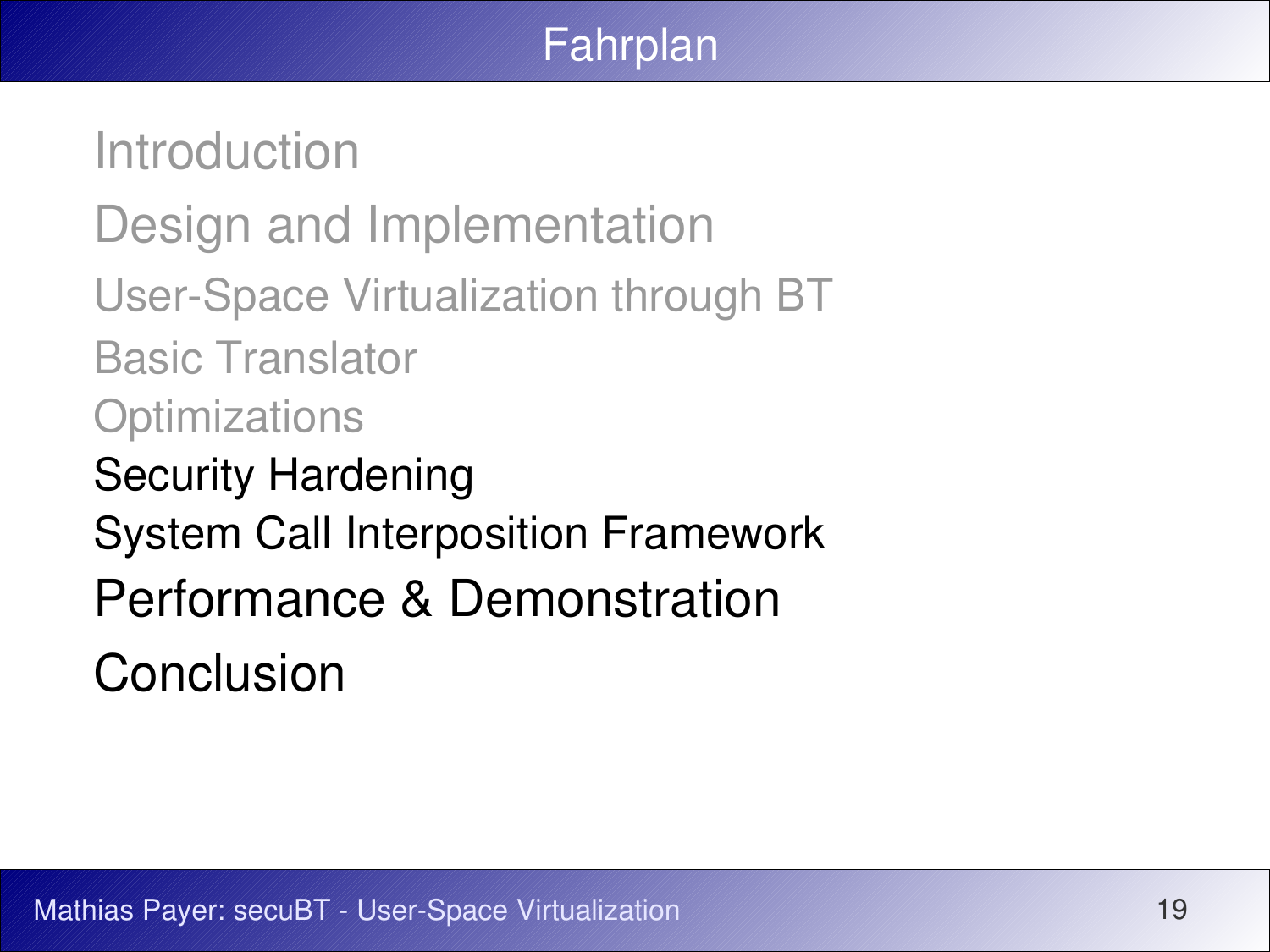BT enables additional security checks: Enforce NX-bit Check ELF headers, regions, and rights Protecting internal data structures (mprotect) Check and verify (valid) return addresses Checking & verifying indirect control transfers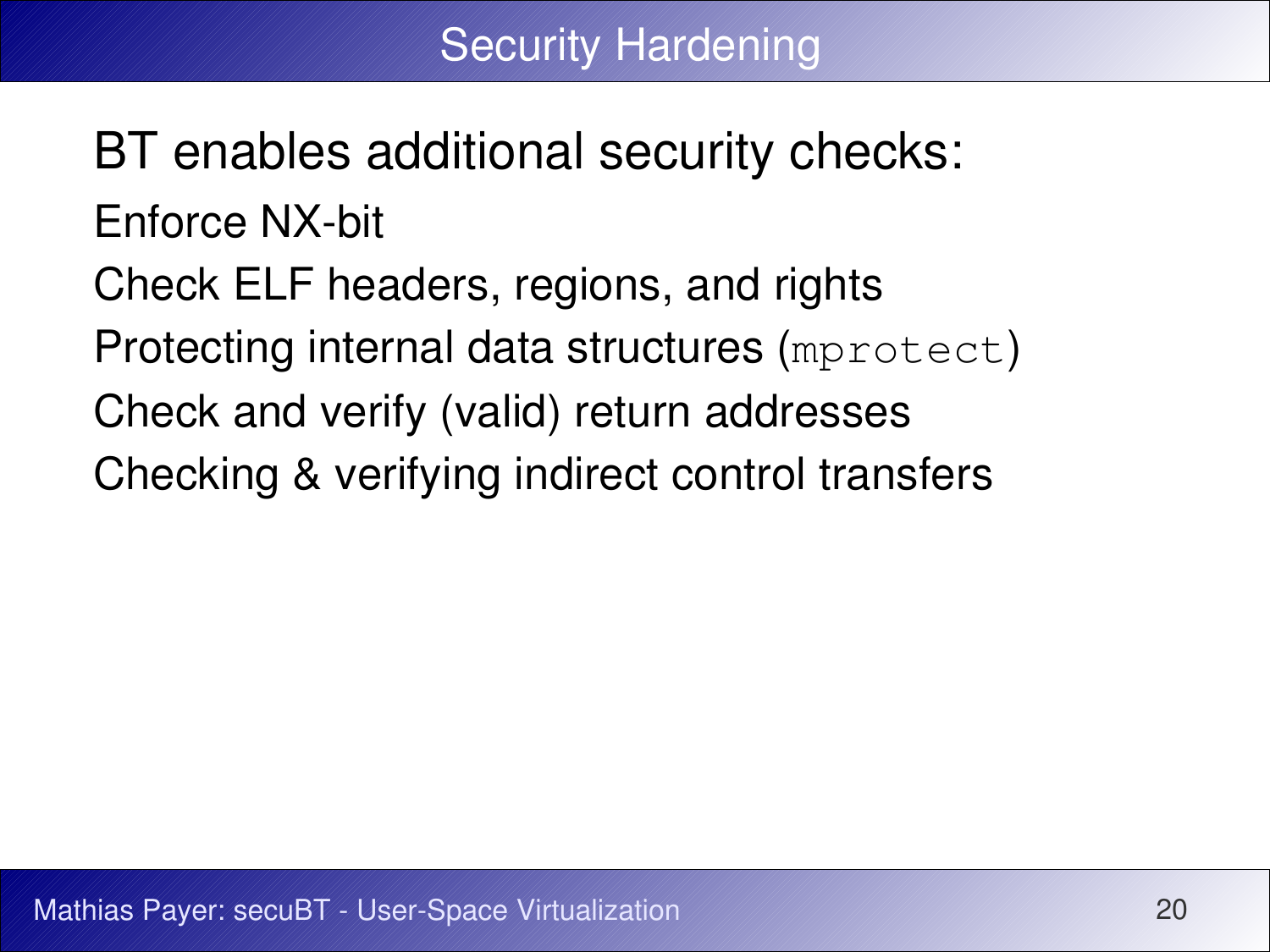# Enforcing the NX-bit (1 bit / page)

IA32 does not enforce the executable bit

Only regions that are marked executable are allowed to contain code

If code branches to a NX-region the program is terminated

The translator checks for every new block if the source code is from an executable region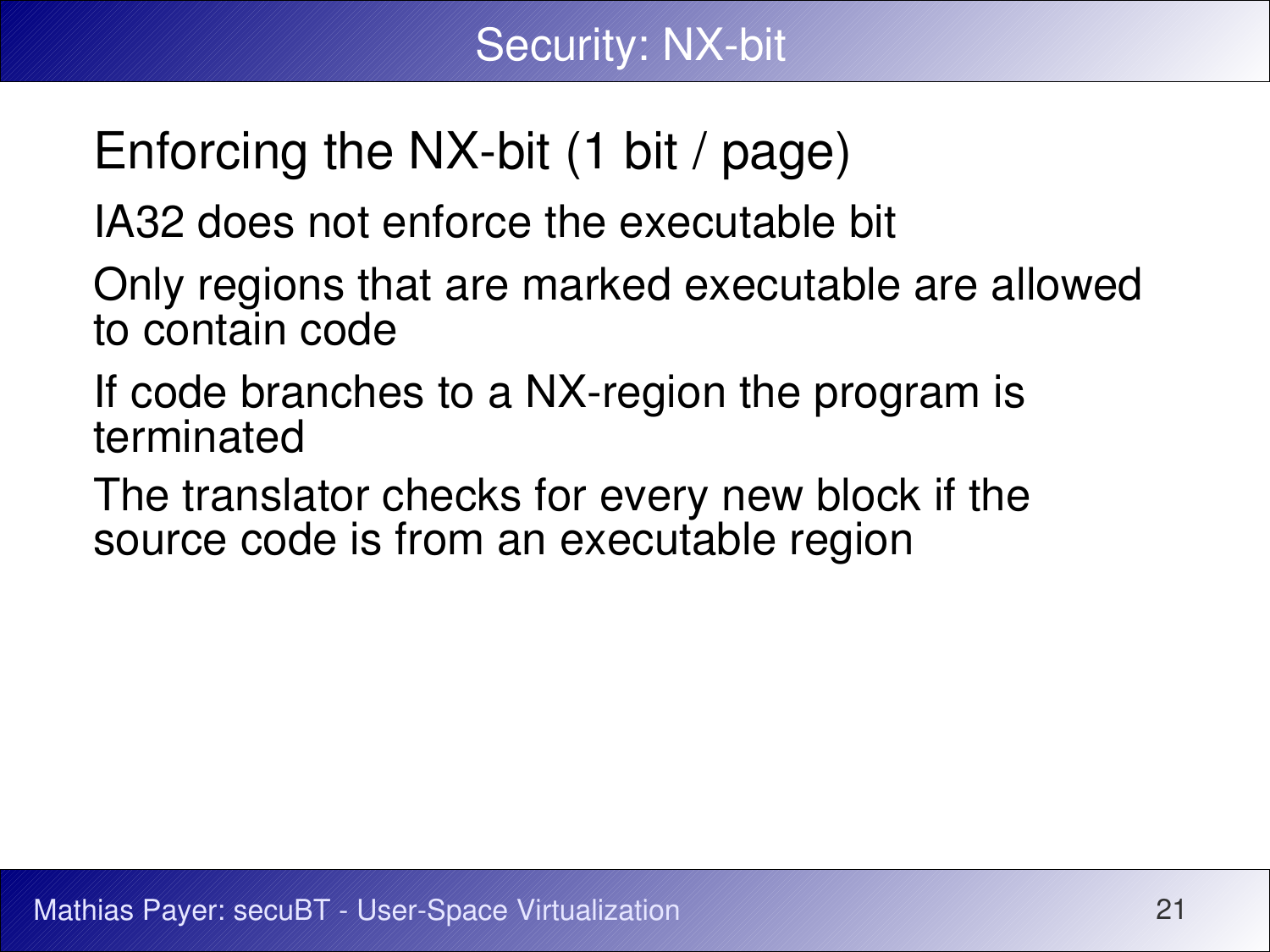Checking ELF headers, regions, and rights

Check call instructions to only call exported functions

- Check jump instructions to stay inside individual modules
- Enforce defined access rights on ELF regions, not on coarse-grained pages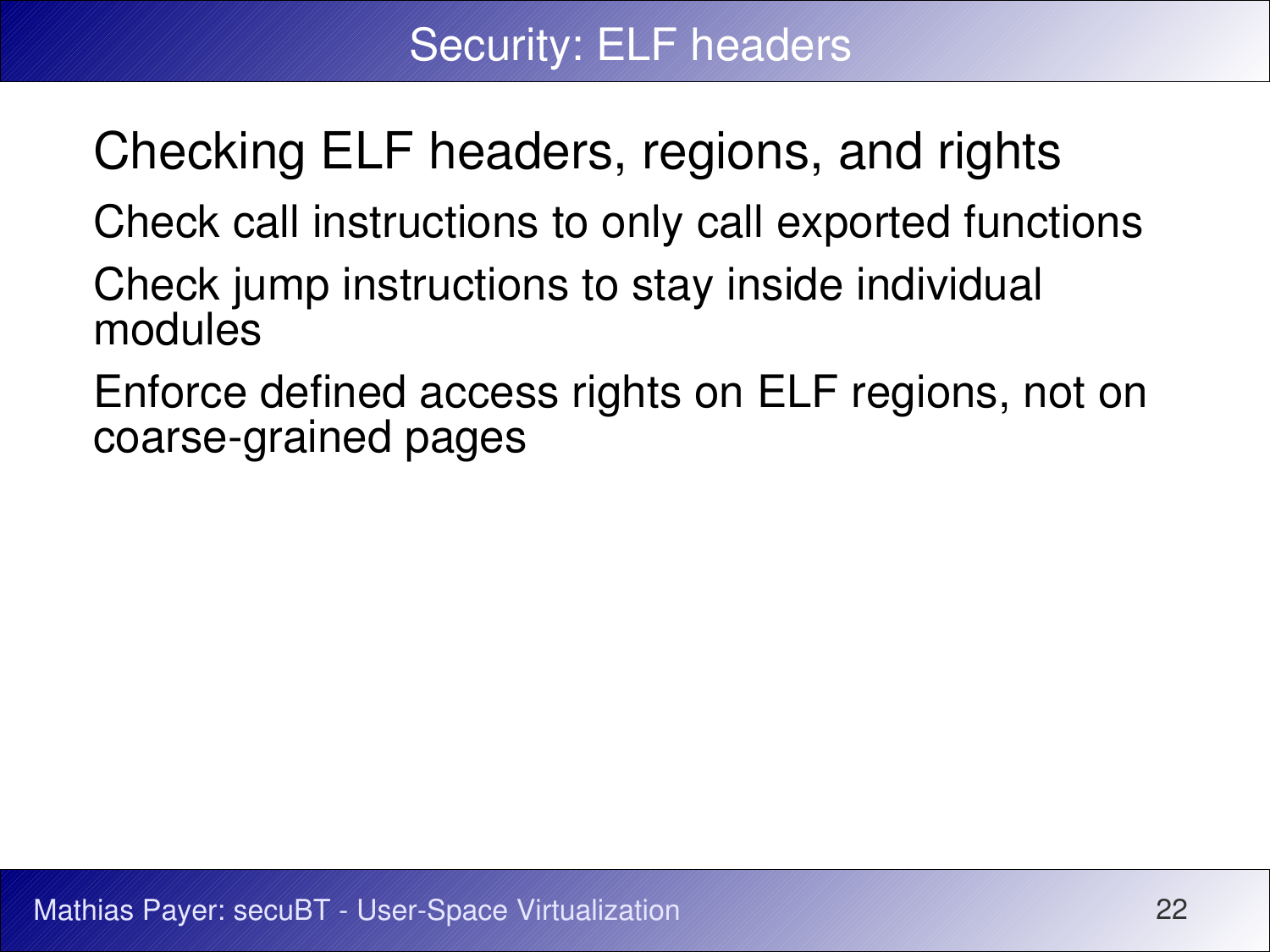# Protecting internal data structures

Use mprotect calls to (write-)protect all internal data structures

Remove protection when switching to the VM

Reinstantiate protection when returning to user-code

Write-protect all translated user-code regions and libraries

Trade-off: Probabilistic to explicit protection through additional mprotect calls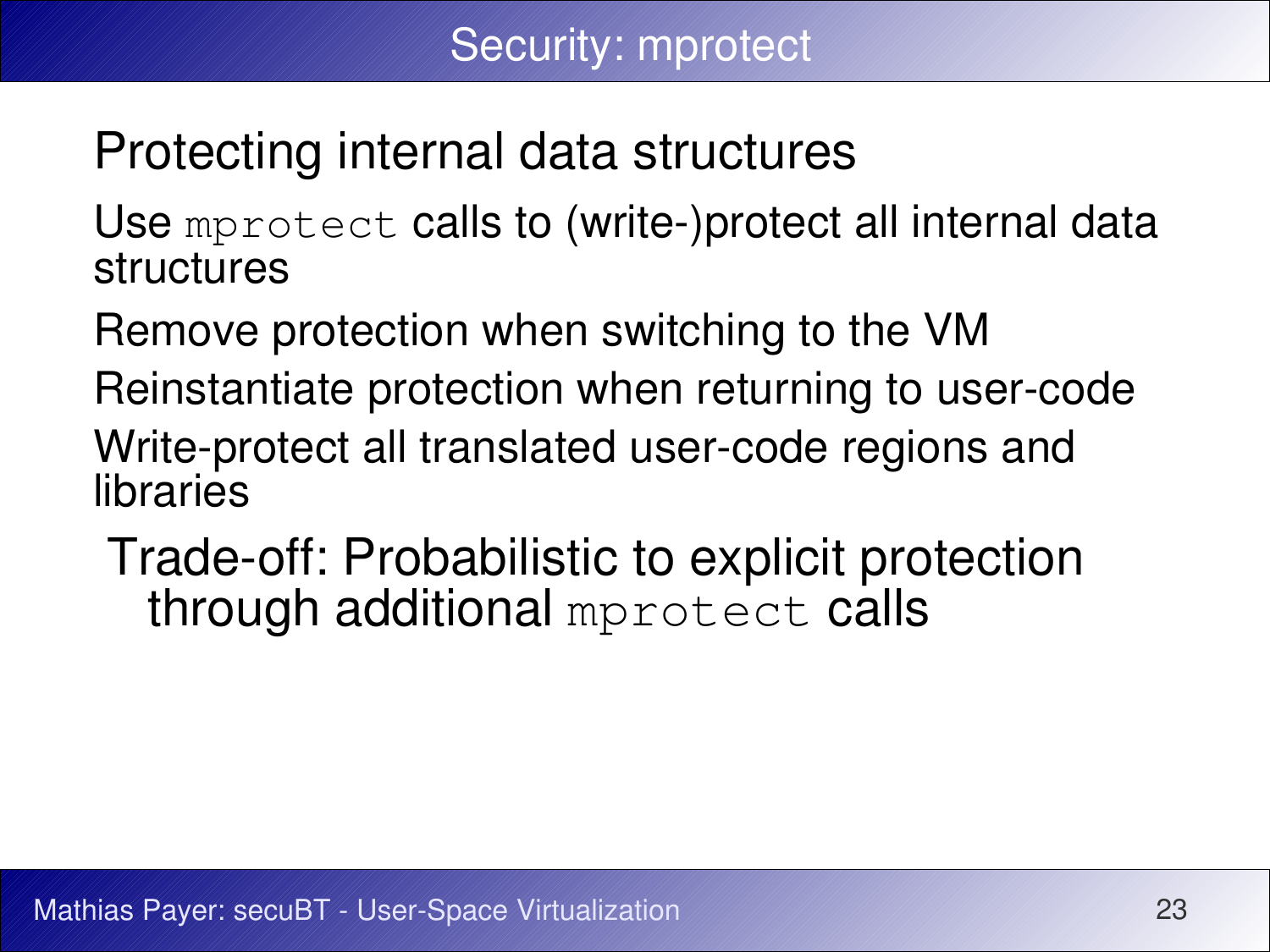

## Check and verify (valid) return addresses Match return addresses with addresses on a shadow stack hidden from user code

Mathias Payer: secuBT - User-Space Virtualization 24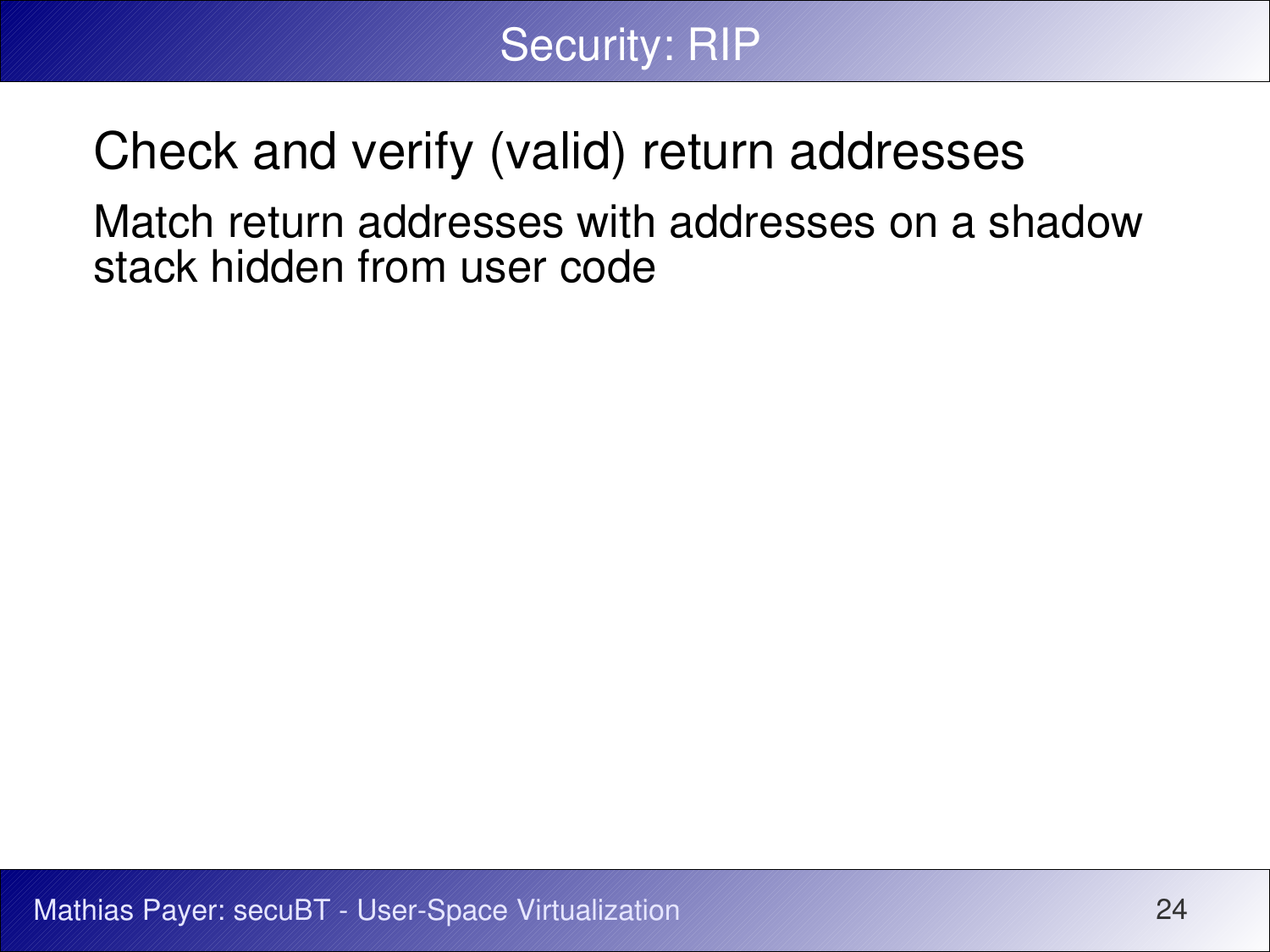Check and verify indirect control transfers Validate target of indirect control transfers Indirect calls (e.g., function pointers) (Valid) return addresses Indirect jumps (e.g., switch tables) If target is not valid code, not in a code region, or the control transfer is illegal (e.g. jump into a different library) terminate the program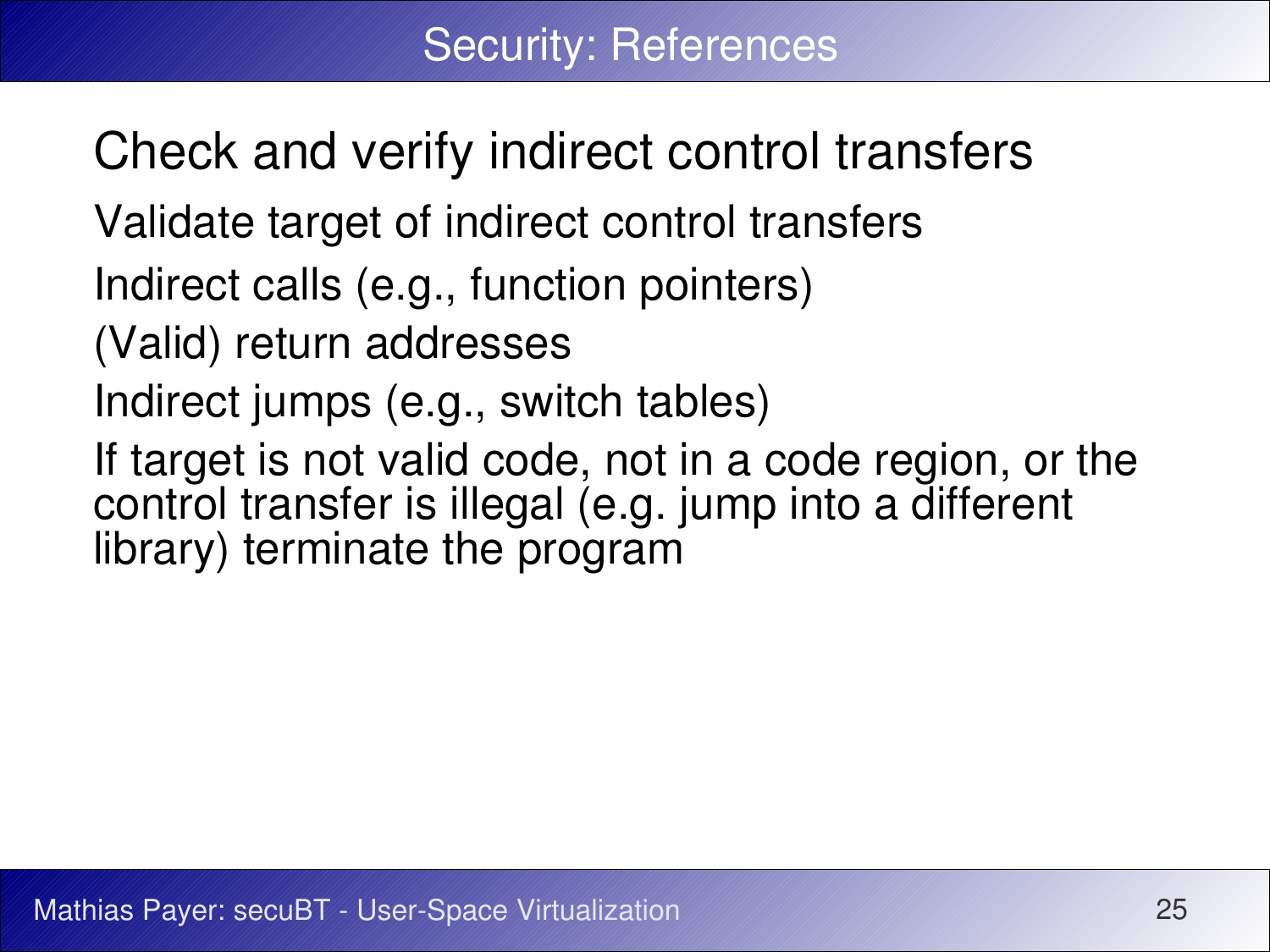### Fahrplan

Introduction Design and Implementation User-Space Virtualization through BT Basic Translator **Optimizations** Security Hardening System Call Interposition Framework Performance & Demonstration Conclusion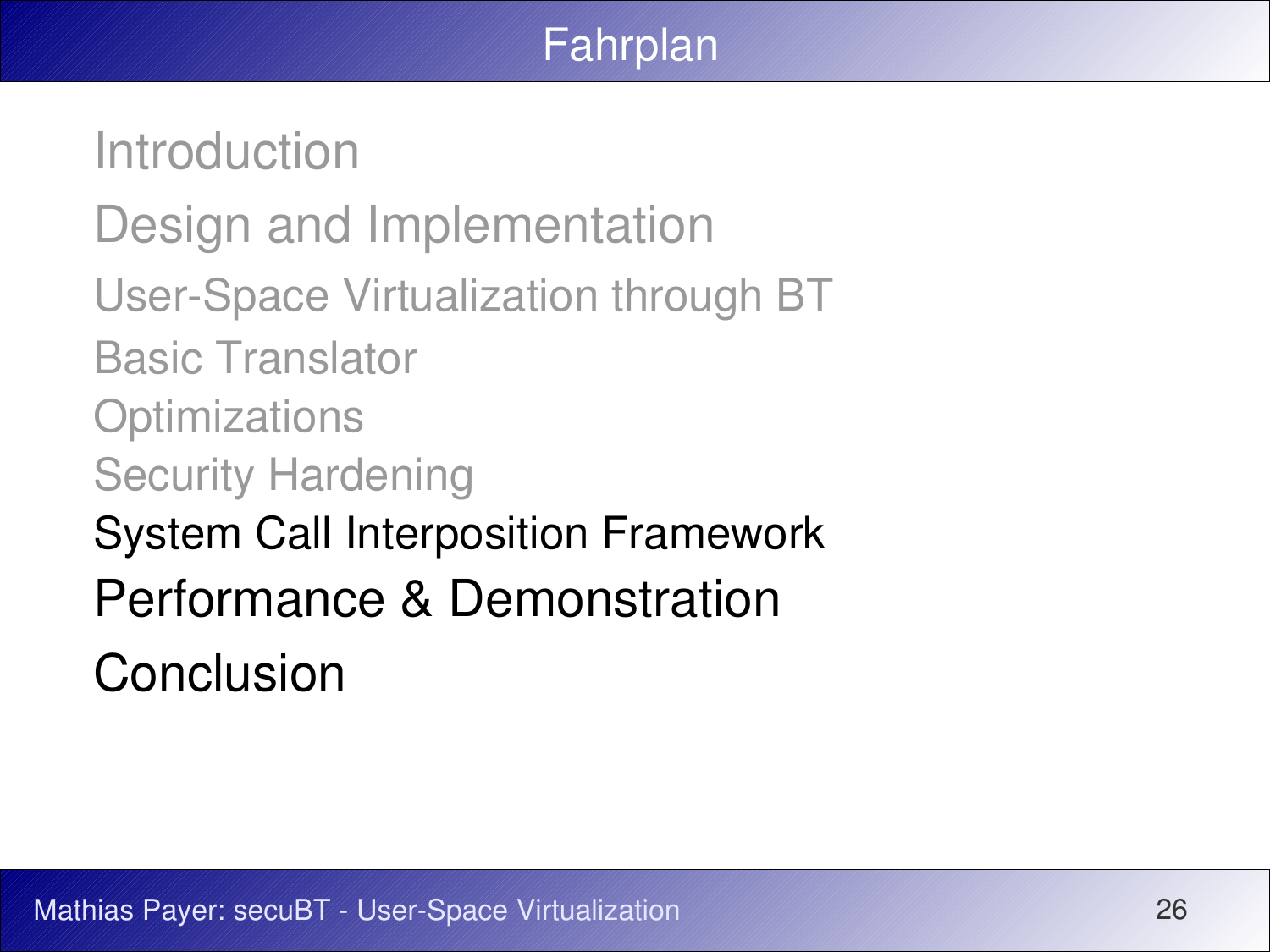## System calls through sysenter & int 80 redirected to validation function

- Depending on the system call and the arguments the system call is:
- Allowed and executed
- Disallowed and the program terminated
- Redirected to some user-space function
- Validation based on checker functions on a per system call basis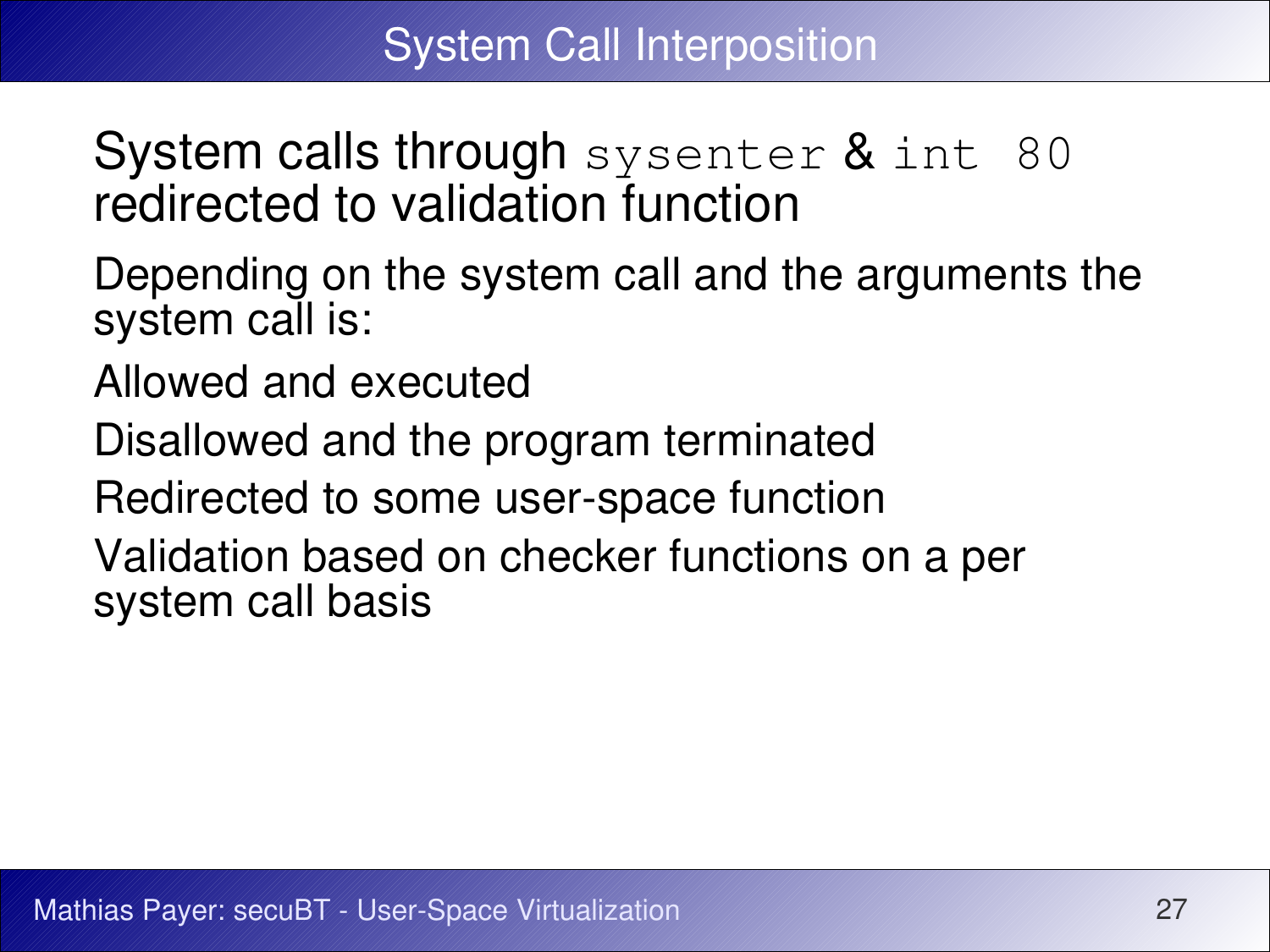System Call Interposition: Example

Redirect system call to user-space function:

```
const authorize_syscl_fptr_t
  authorize syscl table [ = {
...
intercept_getid, // __NR_getuid32 199
intercept_getid, // __NR_getgid32 200
intercept_getid, // __NR_geteuid32 201
intercept_getid, // __NR_getegid32 202
allow_syscall, // __NR_setreuid32 203
allow syscall, // NR setregid32 204
...
};
```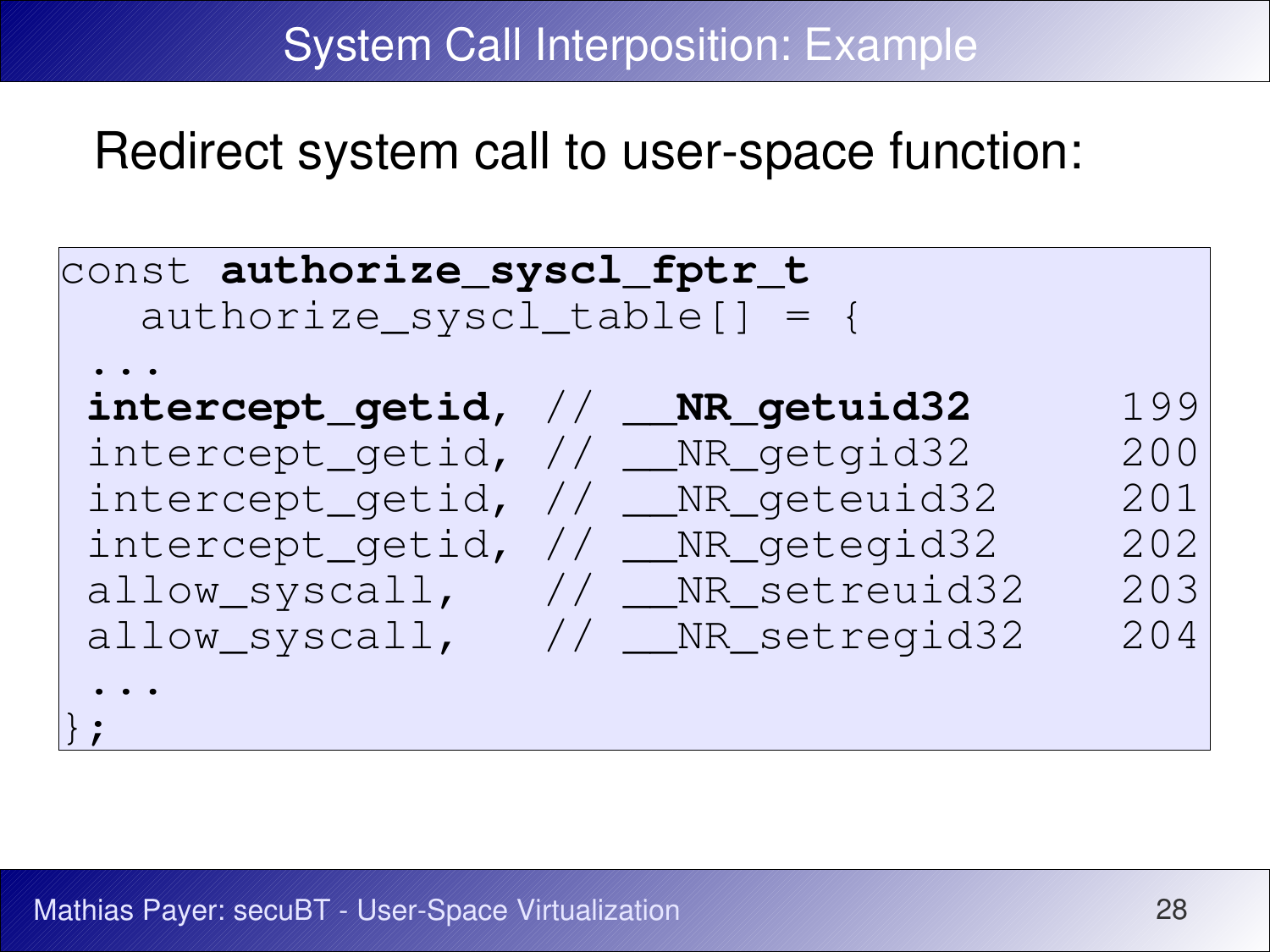#### System Call Interposition: Example

Implement function that handles system call in user space:

```
int intercept_getid(int syscall_nr,int 
arg1,int arg2,int arg3,int arg4,int arg5, 
int arg6,int is_sysenter,int *retval)
\vert // yes, we simulate root ;)
     *retval = 0;
     // 0 - return fake value
     // 1 - allow system call
     return 0;
}
```
# **Demo time!**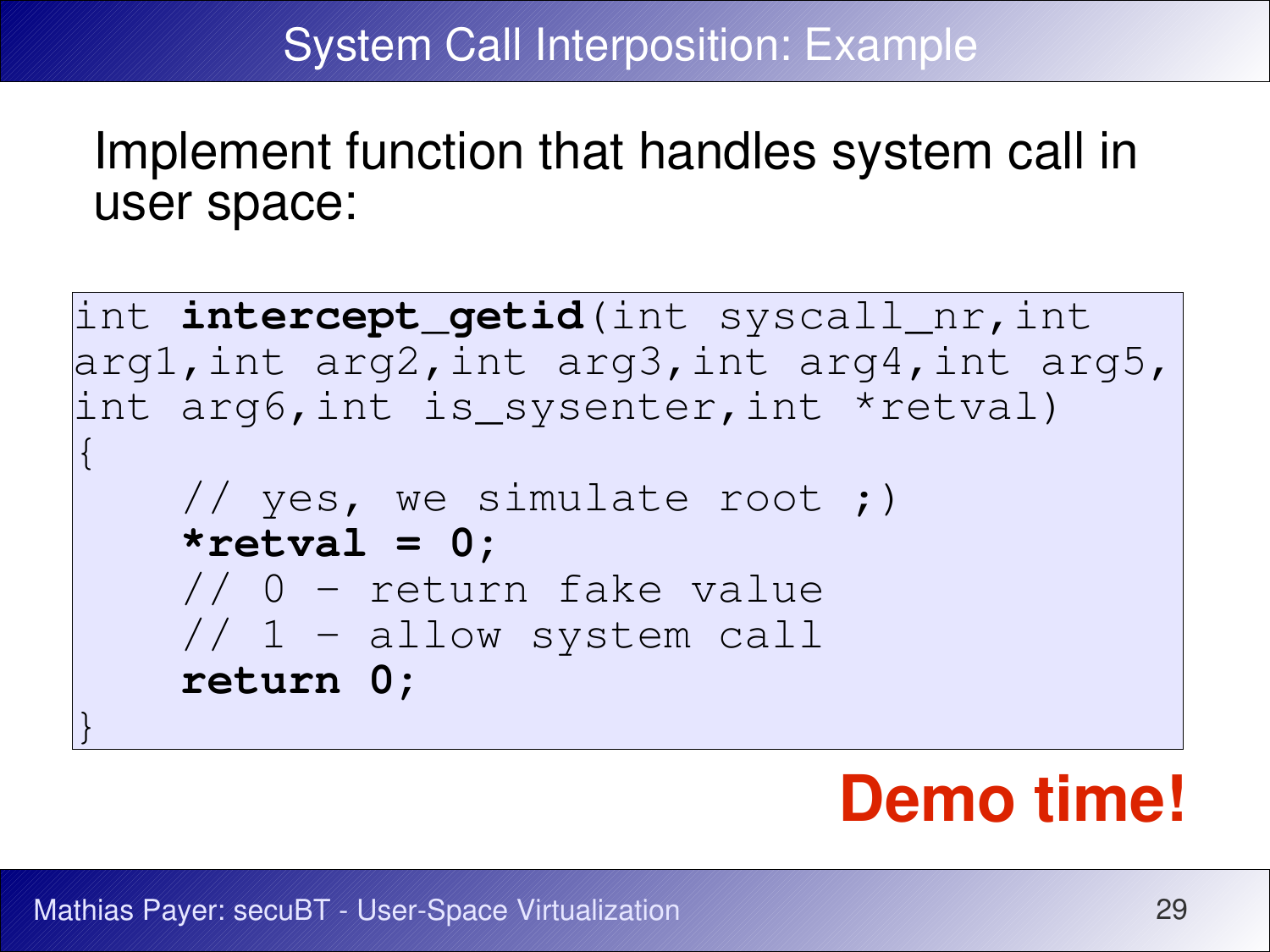### Fahrplan

Introduction Design and Implementation User-Space Virtualization through BT Basic Translator **Optimizations** Security Hardening System Call Interposition Framework Performance & Demonstration Conclusion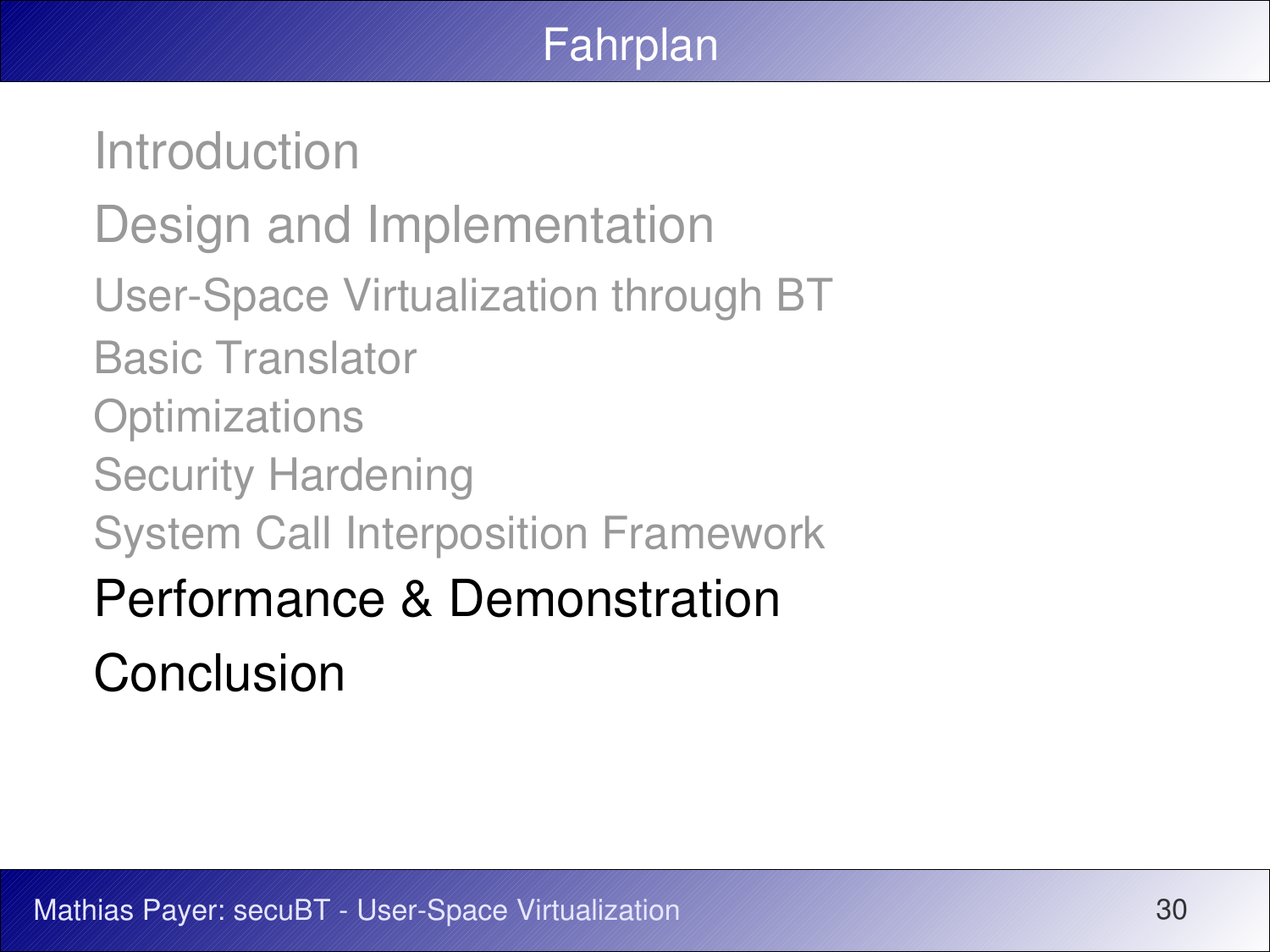Used SPEC CPU2006 benchmarks to measure translation overhead

Three different configurations:

Overhead of BT alone

- BT, and syscall authorization overhead
- BT, syscall auth., and mprotect overhead

System:

Ubuntu 9.04, GCC 4.3.3

E6850 Core2Duo CPU @ 3.00GHz, 2GB RAM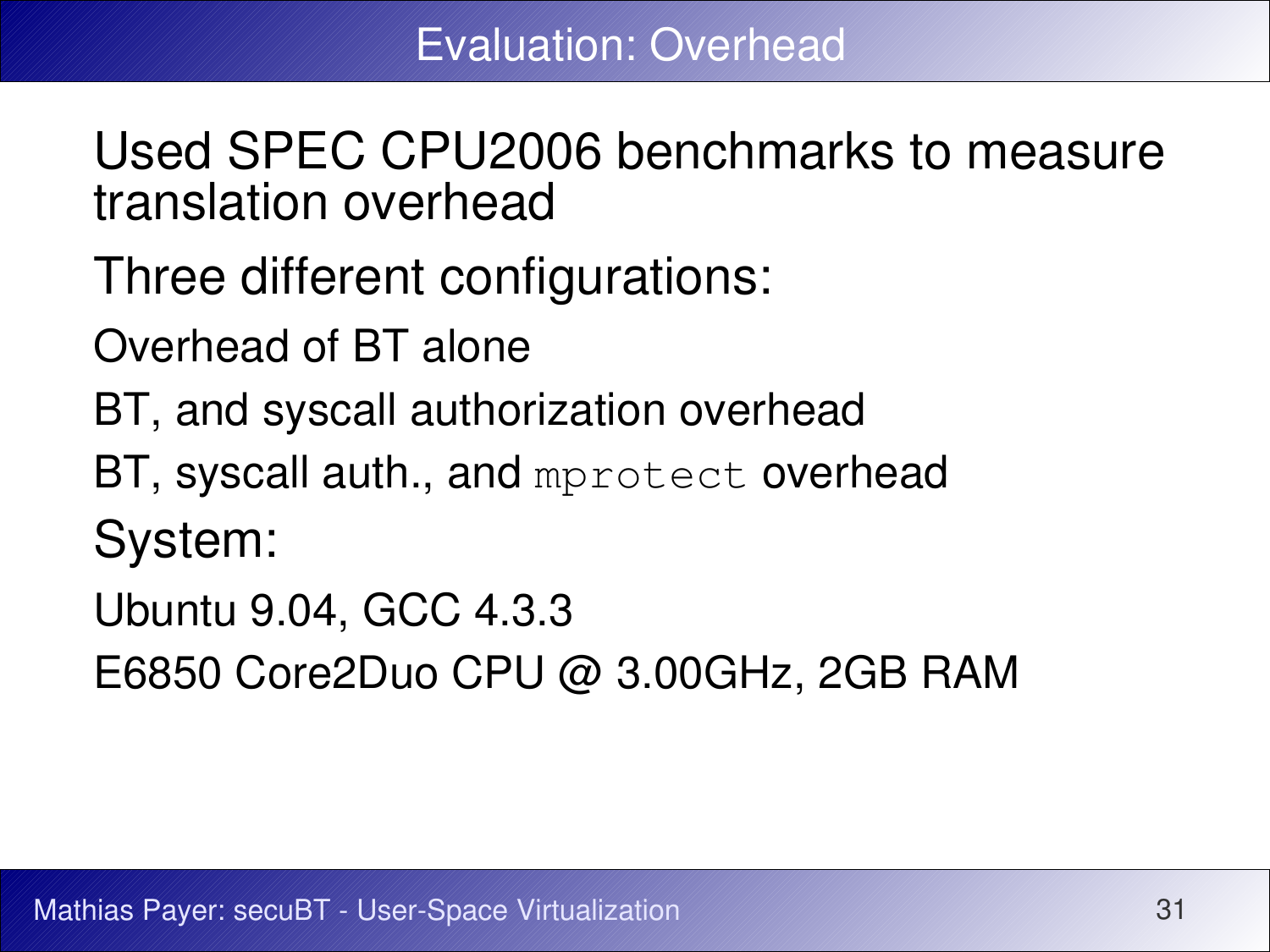#### Evaluation: Overhead

| <b>Benchmark</b> | <b>BT</b> alone |          | secuBT sBT+mprot |
|------------------|-----------------|----------|------------------|
| 400.perlbench    | 66.87%          | 67.70%   | 72.22%           |
| 401 bzip2        | 4.34%           | 3.89%    | 4.19%            |
| 403.gcc          | 32.20%          | 31.97%   | 84.81%           |
| 429.mcf          | 0.25%           | $0.00\%$ | 0.25%            |
| 458 sjeng        | 36.04%          | 35.90%   | 35.76%           |
| 464.h264ref      | 8.19%           | 10.21%   | 10.21%           |
| 483.xalancbmk    | 30.19%          | 29.38%   | 32.35%           |
| 416.gamess       | $-3.50%$        | $-2.80%$ | $-2.10%$         |
| <b>Average</b>   | 6.93%           | 7.44%    | 9.36%            |

Compared to uninstrumented run Selection of benchmarks shown Overhead is **low** and **tolerable**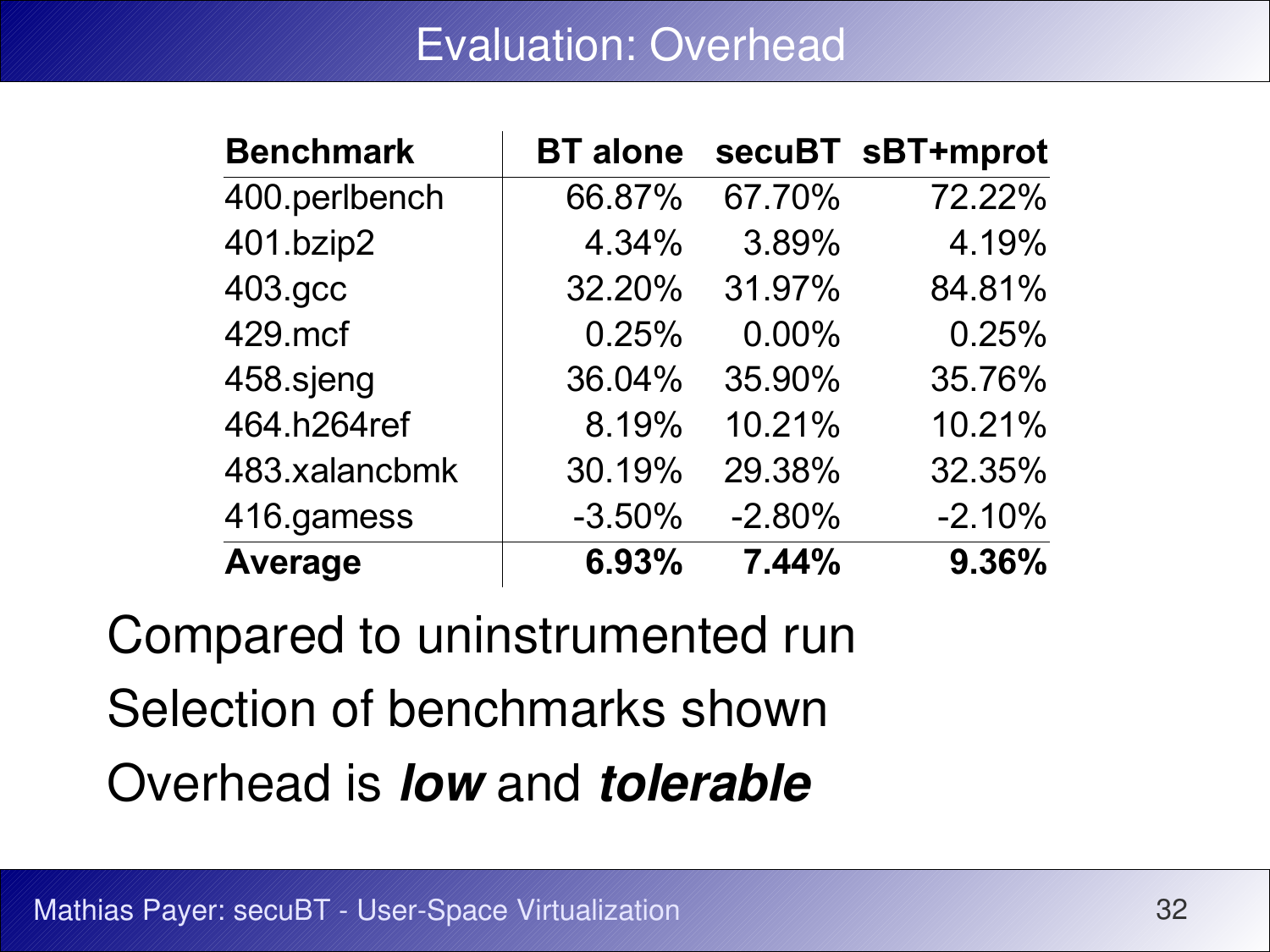What protection does **secuBT** offer? Heap and stack based overflows As soon as code is 'to be' executed Return to libc attacks If you deny all unneeded system calls Overwriting the return instruction pointer If you use save shadow stack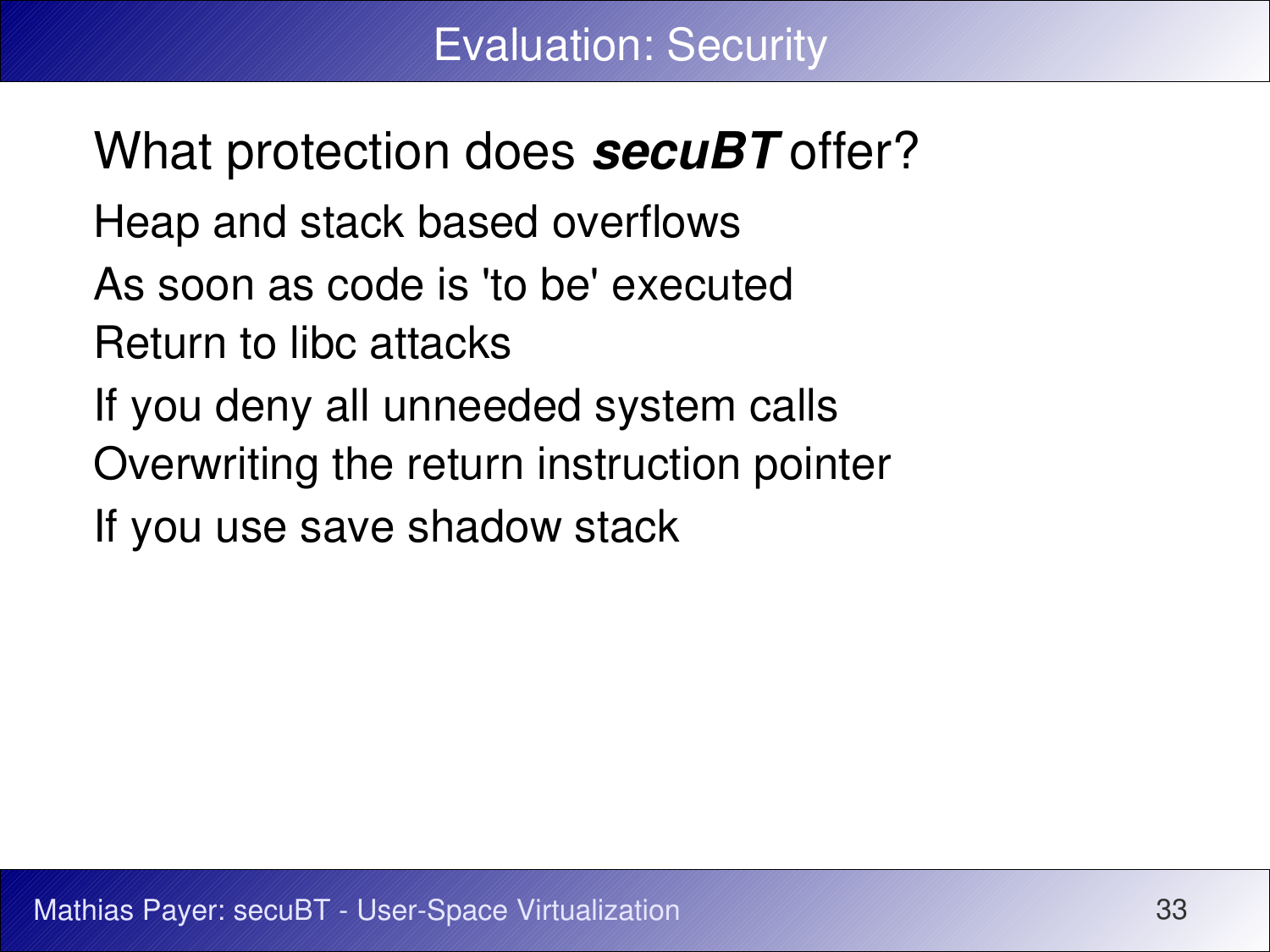#### Demo time: vulnerability

```
void myfunc(int argc, char *argv[])
\vert char buf[4];
   sprintf(buf, "%s", argv[1]);
}
int main(int argc, char *argv[])
\vert myfunc(argc, argv);
   return 0;
}
```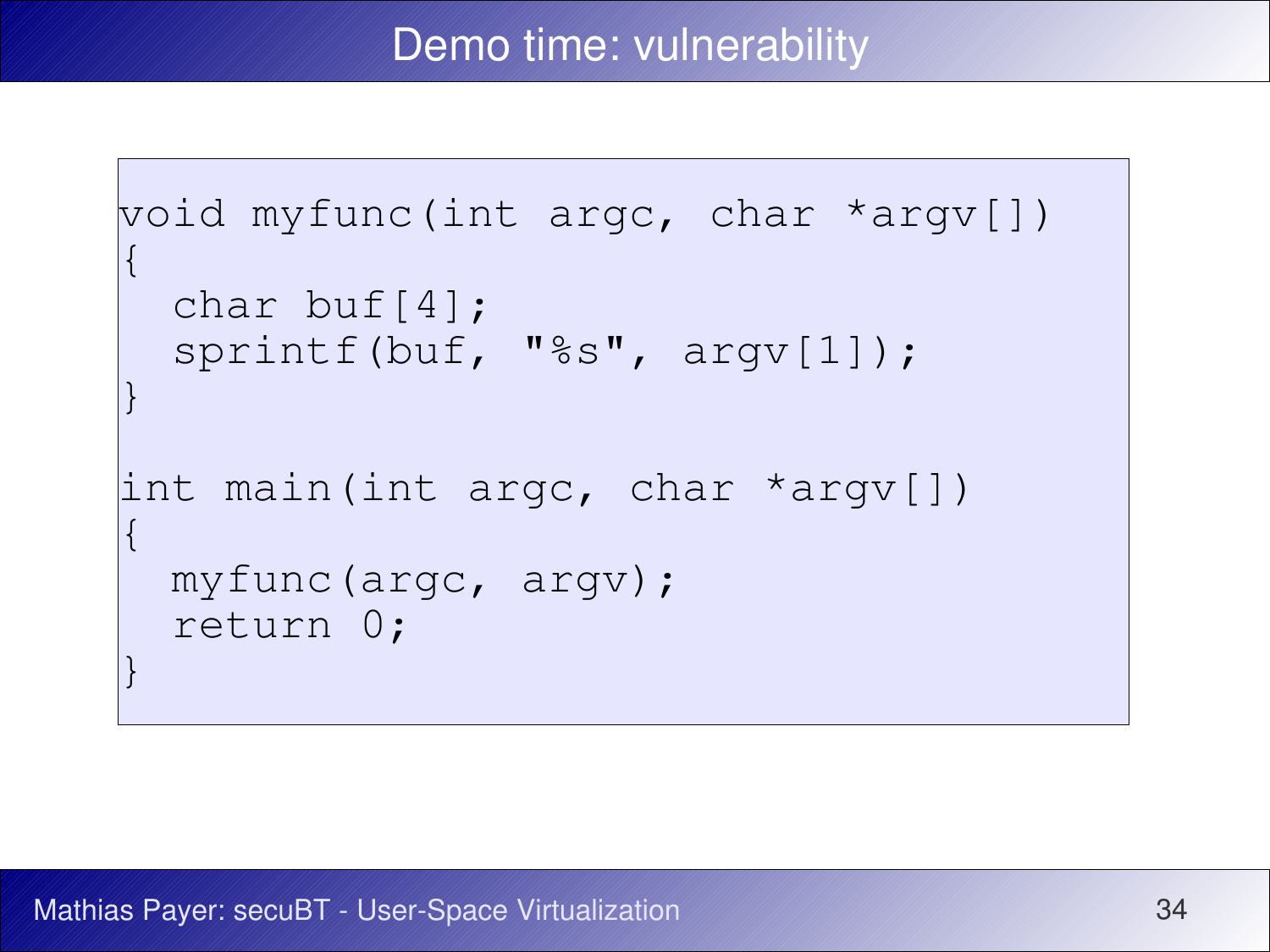#### Demo time: exploit

```
#define SHELL 0xffffdfe9
#define SYSTEM 0x804836c
 ...
 char shell[] = "SHELL=/bin/tcsh";
 char *env[3] = \{ \text{lapreload, shell, 0 } \}for (i=0; i<RIPOFFSET; i++) buf[i]='A';
 *(int*)(buf+RIPOFFSET) = SYSTEM; 
 *(int*) (buf+RETADDR) = 0x10c0ffee;*(int*) (buf+TARGETEXEC) = SHELL;
buf[TARGETEXEC+4]=0;
execle("./bof", "./bof",
    (const char*)&buf, (char *)0, env);
```
# **Demo time!**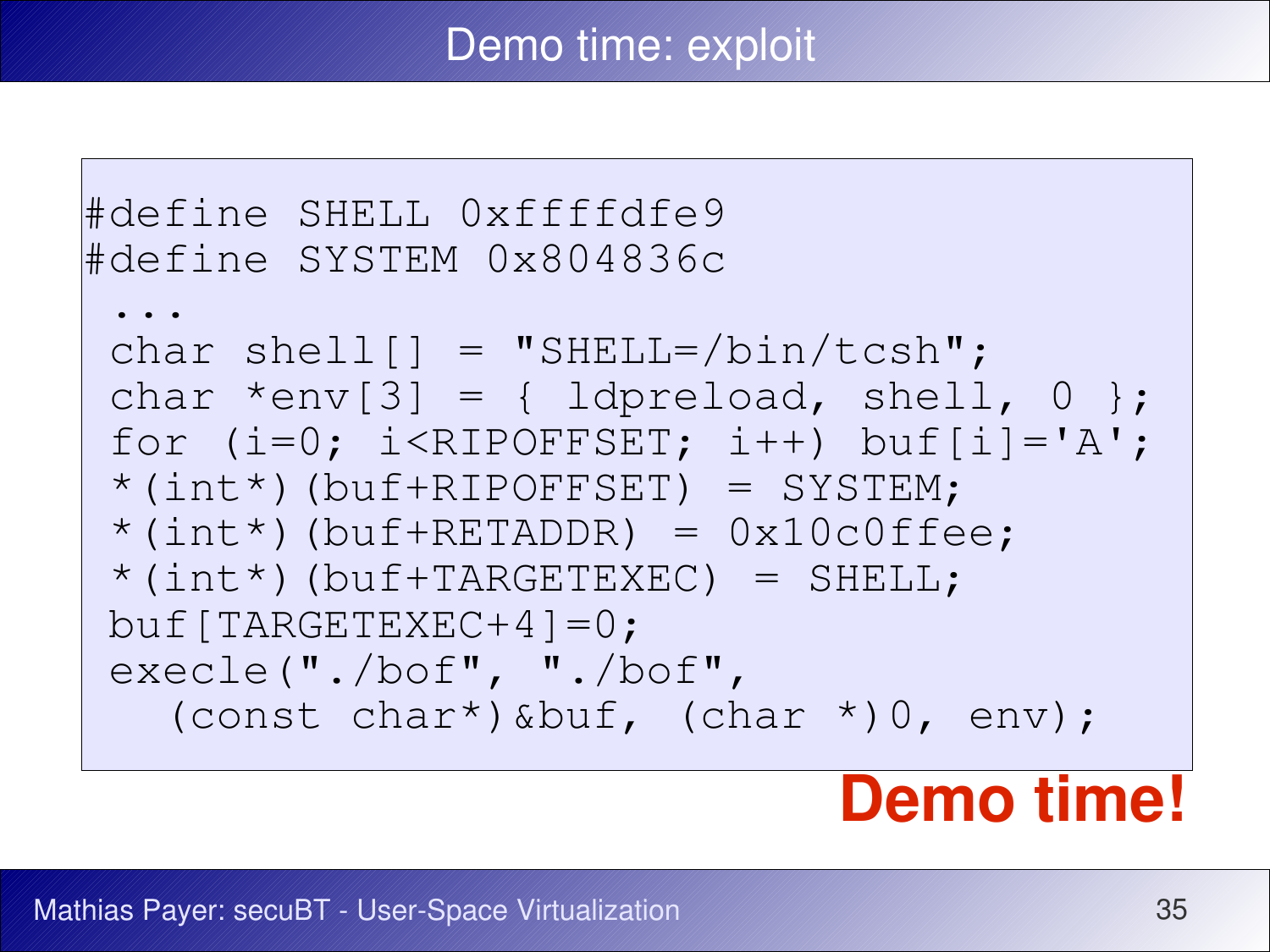### Fahrplan

Introduction Design and Implementation User-Space Virtualization through BT Basic Translator **Optimizations** Security Hardening System Call Interposition Framework Performance & Demonstration Conclusion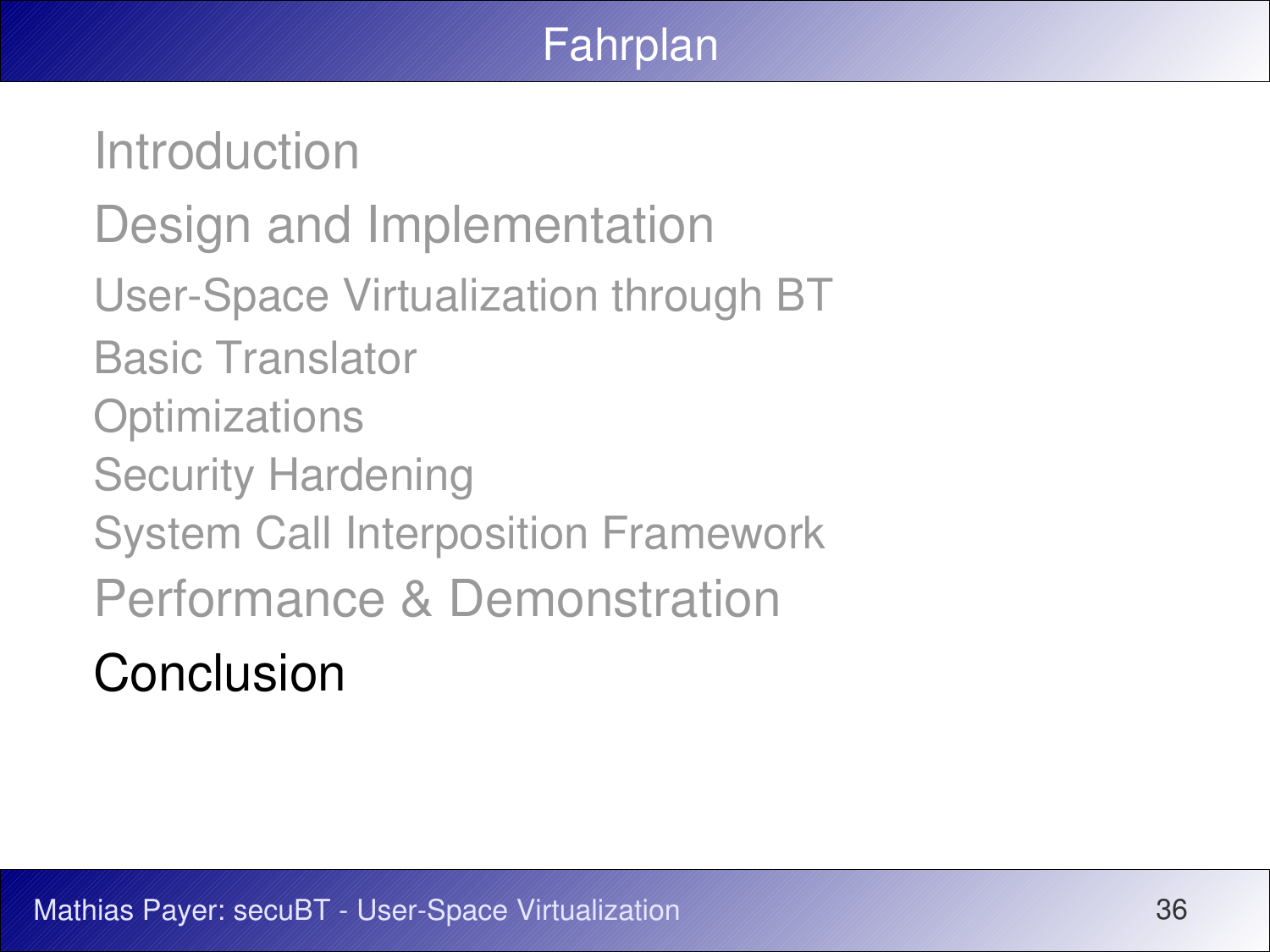Use secuBT for proactive security Contain and detect memory corruption Additional protection without recompilation Uses dynamic BT to support full IA32 ISA

- without kernel modifications
- Intercept interactions of the program with the kernel, e.g., system calls, signals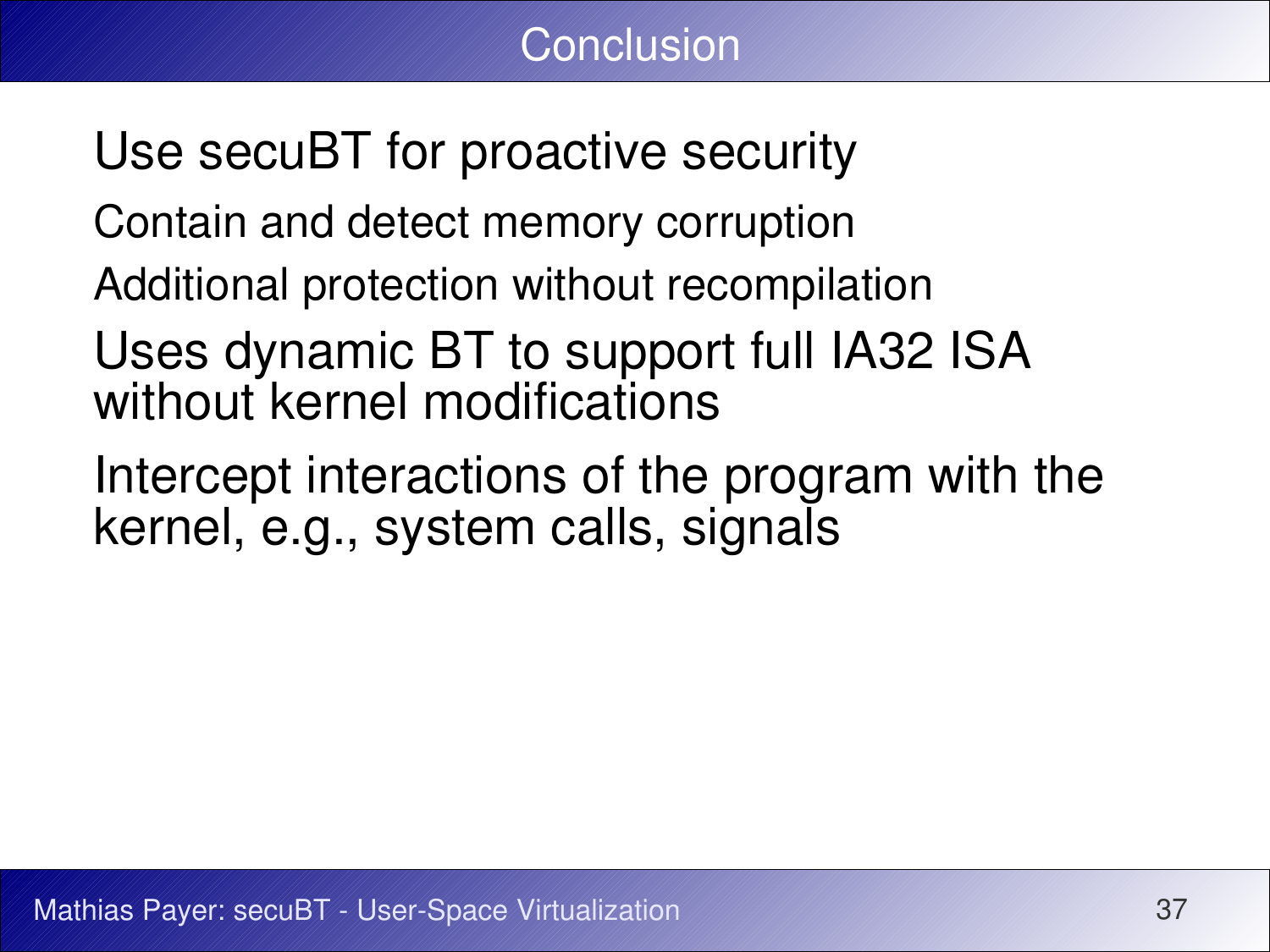Questions?

Source code & project: <http://nebelwelt.net/projects/secuBT> Thanks to The albtraum team My colleagues for comments & reviews Marcel Wirth, Peter Suter, Stephan Classen, and Antonio Barresi for code contributions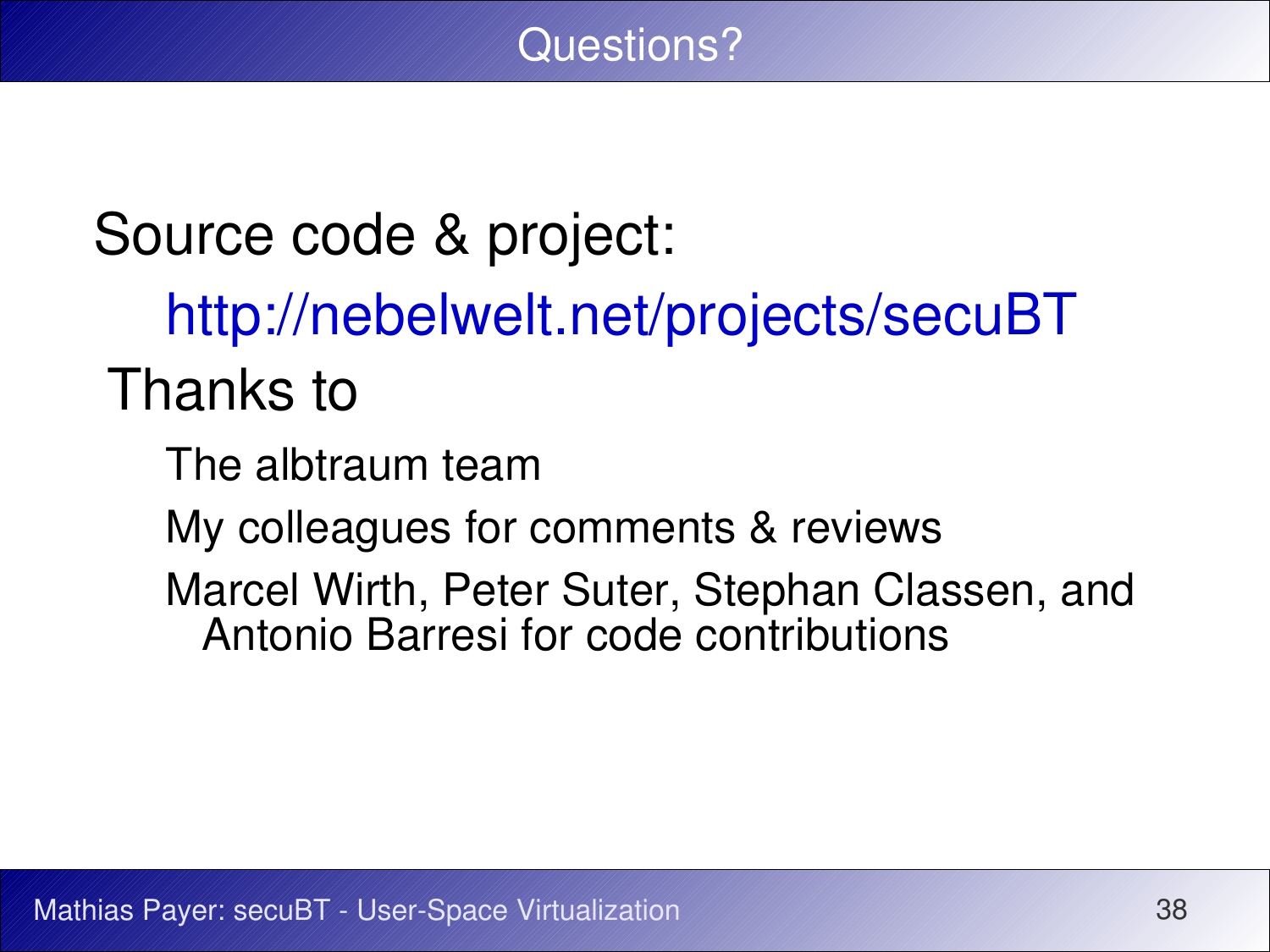#### ptrace vs. User-Space Virtualization

- ptrace needs kernel support and stops traced programs in kernel space (on signals)
- Must trust code in kernel
- Coarse grained checking, not per-instruction
- High overhead per system call, low overhead for userspace parts
- secuBT runs completely in user-space
- Small trusted code base
- Fine grained validation and checking
- Additional hardening (NX, Stack check, ...)
- BT and translation overhead (-3.5% ... 10%)